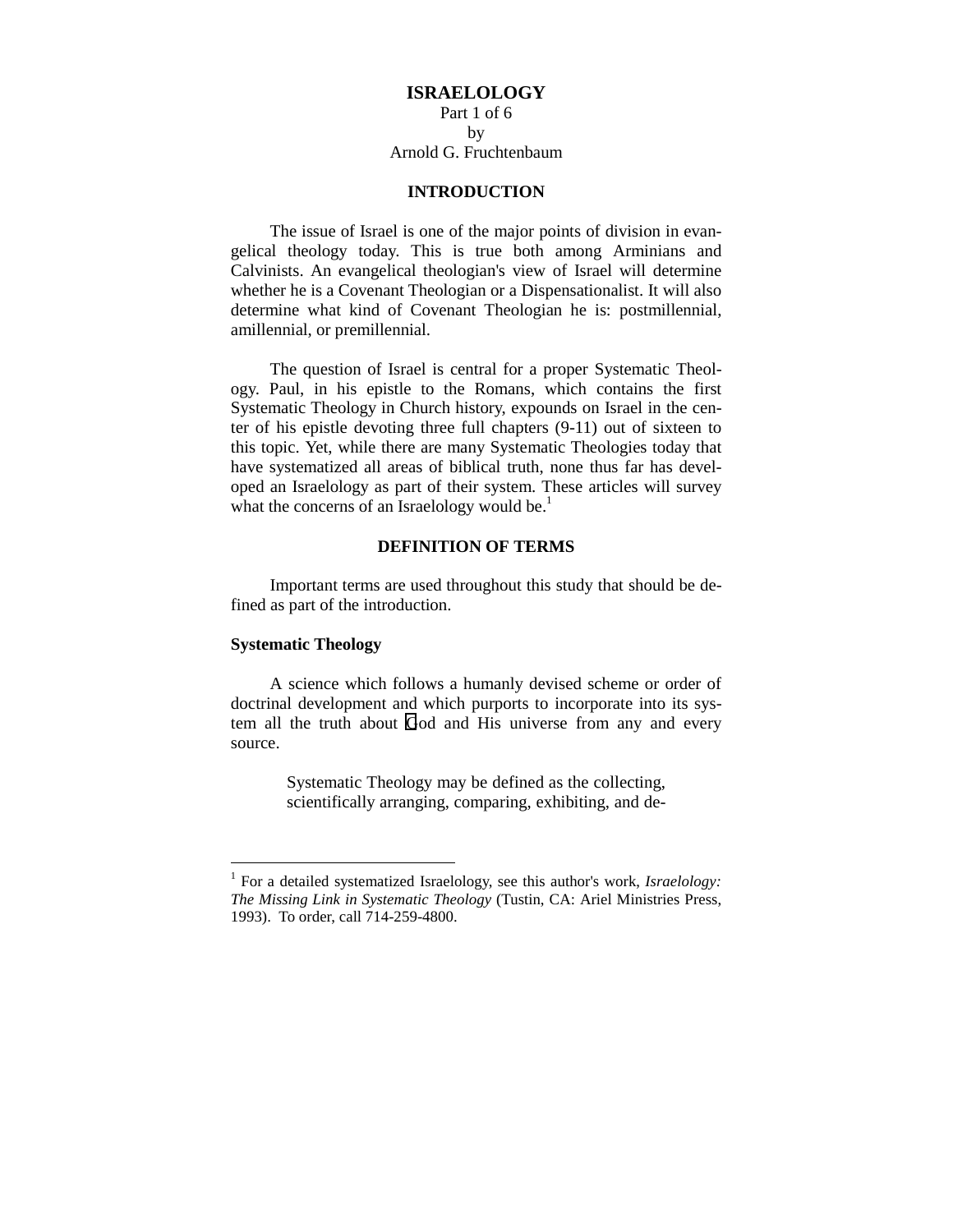fending of all facts from any and every source concerning God and His works.<sup>2</sup>

# **Israelology**

This term refers to a subdivision of Systematic Theology incorporating all theological doctrines concerning the people of Israel.

## **Israel**

As used in this study, the term Israel is viewed theologically as referring to all descendants of Abraham, Isaac, and Jacob, also known as the Jews, the Jewish people, Israelites, Hebrews, etc.<sup>3</sup> The term is not limited to the present political and national state in the Middle East, which is merely a part of the whole; nor is it limited to those who adhere to the religion of Judaism only.

# **THE PLACE OF ISRAELOLOGY IN SYSTEMATIC THEOLOGY**

In every work of Systematic Theology, Israelology is found missing as a major division. In all Systematic Theologies, what exists of Israelology will only be partially developed. In Covenant Theology, the development will be minimal. In Dispensationalism, Israelology is only fully developed in its future aspect, not in its past and present aspects.

Logically, Israelology must come just before Ecclesiology [the study the Church] and follow the same development. Both are a people of God but, historically, Israel precedes the Church. As Ecclesiology has been developed in its past, present, and future aspects, so must Israelology be. Only then will Systematic Theology be truly complete.

 $\overline{a}$ 

<sup>2</sup> Lewis Sperry Chafer, *Systematic Theology*, 8 vols. (Dallas: Dallas Seminary Press, 1947), 1:5-6.

<sup>3</sup> *Ibid*., 7:205-206.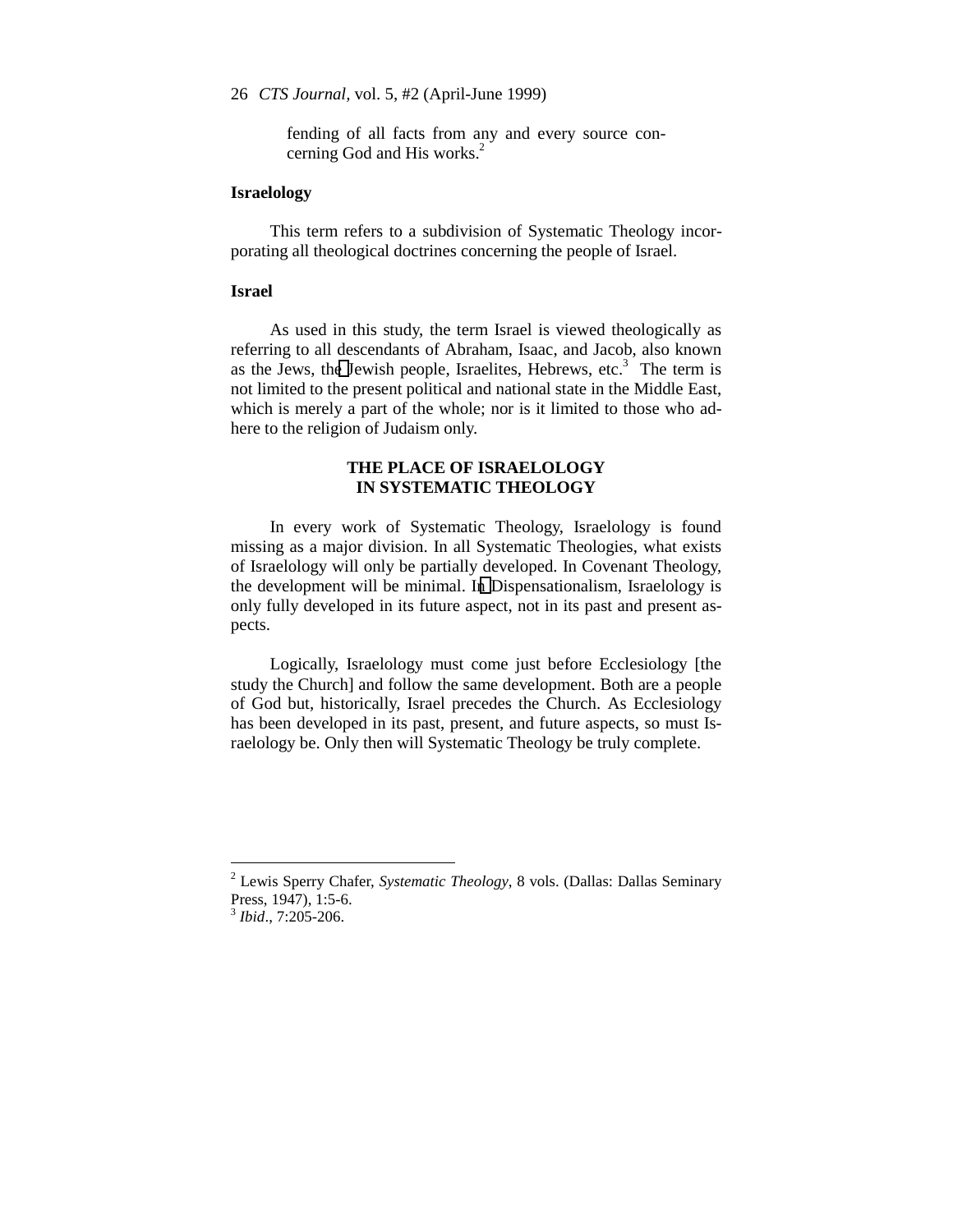## **Israel Past**

## The Election of Israel

In dealing with the concept of election, a distinction must be made between individual election and national election. The former is soteriological and results in the salvation of that individual. This type of election extends to both Jewish and Gentile individuals and any person who has ever believed, either Jew or Gentile, was the object of God's individual election. However, the concern of Israelology is national election because only Israel is called an elect nation.

Nation election does not guarantee the salvation of every individual within the nation since only individual election can do that. Nor does national election guarantee the physical salvation of every member of the nation. What national election does guarantee is that God's purpose(s) for choosing the nation will be accomplished and that the elect nation will always survive as a distinct entity. It guarantees the physical salvation of the nation and, in the case of Israel, even a national salvation. It is the national election of Israel that is the basis of Israel's status as the Chosen People.

The book of Deuteronomy, more than the other four books of Moses, emphasizes the fact of Israel's election (Deuteronomy 4:37; 7:6-8; 10:15-16, *et al.* While God chose Israel because of His love, there was purpose and reason to Israel's election:

- First, Ye shall be unto me a kingdom of priests, and a holy nation (Exodus 19:6)
- Second, Israel was to be the recipient of God's revelation and to record it. For this reason, Israel received the Law of Moses (Deuteronomy 4:5-8; 6:6-9; Romans 3:1-2).
- Third, Israel was to propagate the doctrine of the One God (Isaiah 43:10-12).
- Fourth, Israel was to produce the Messiah (Romans 9:5; Hebrews 2:16-17; 7:13-14).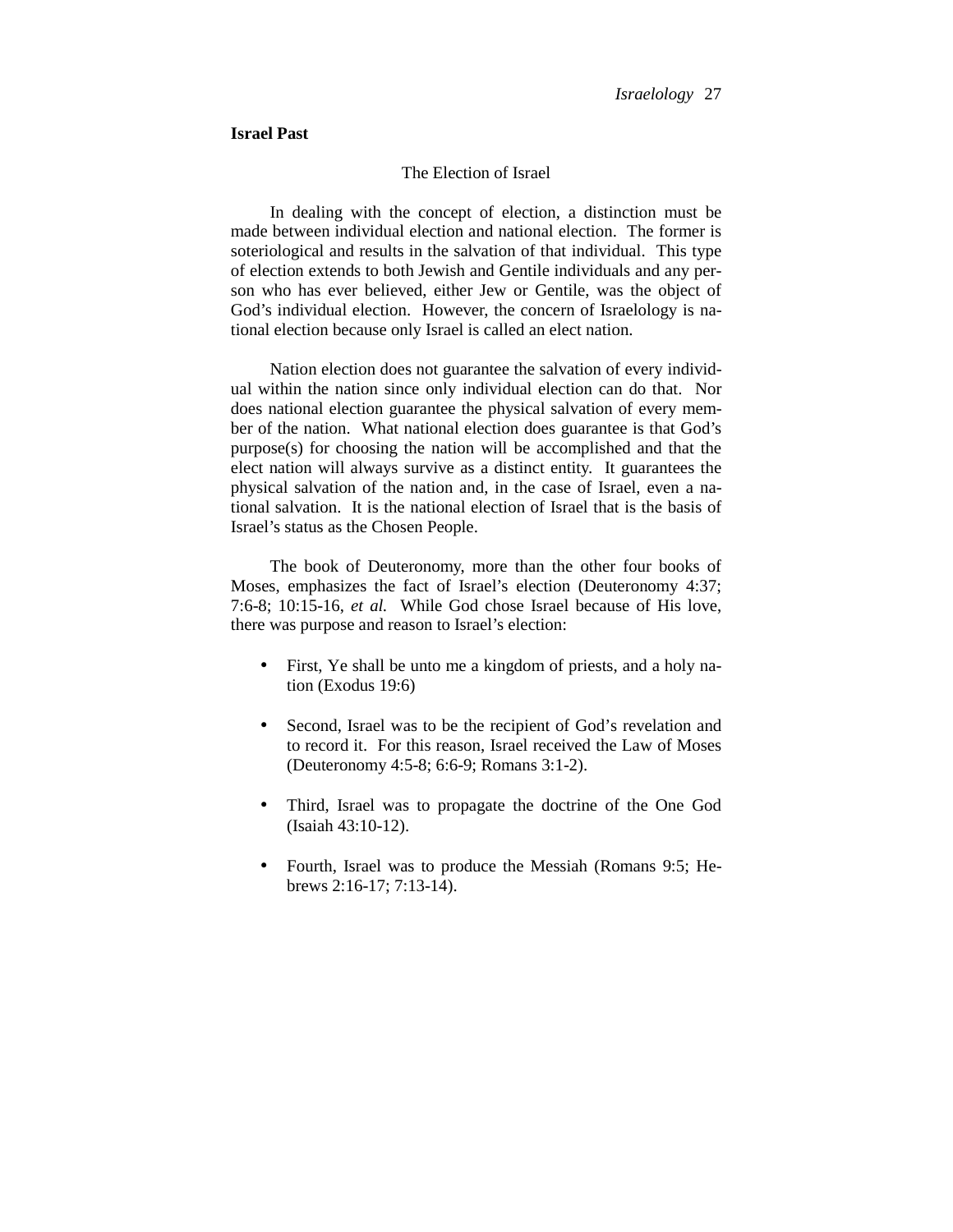## The Unconditional Covenants

Closely connected and intertwined with Israel's election are the four unconditional covenants God made with the nation. An unconditional covenant can be defined as a sovereign act of God whereby God unconditionally obligates Himself to bring to pass definite promises, blessings, and conditions for the covenanted people. It is a unilateral covenant. This type of covenant is characterized by the formula *I will* that declares God's determination to do exactly as He promised. The blessings are secured by the grace of God.

Before dealing with the four unconditional covenants individually, five things should be noted concerning their nature. First, they are literal covenants and their contents must be interpreted literally as well. Second, the covenants God made with Israel are eternal and are not conditioned by time. Third, it is necessary to re-emphasize that these are unconditional covenants that were not abrogated because of Israel's disobedience. Because these covenants are unconditional and totally dependent upon God for fulfillment, they can be expected to have an ultimate fulfillment. The fourth thing to note is that God made these covenants with a specific people: Israel. Paul brings this to light in Romans 9:4 and Ephesians 2:11-12.

Fifth, while a covenant is made at a specific point of time, not all of the provisions go immediately into effect. At the time a covenant is signed or sealed, three things happen: some do go immediately into effect; some go into effect in the near future; and some go into effect only in the distant or prophetic future. Examples of this will be given in the study of the covenants themselves.

## The Abrahamic Covenant

Scripture. There are six passages in Genesis that pertain to the Abrahamic Covenant (Genesis 12:1-3, 7; 13:14-17; 15:1-21; 17:1-21; and, 22:15-18.

The Provisions of the Covenant. In these six passages, the persons involved are God and Abraham. In this covenant, Abraham stood not for all humanity (as was the case with Adam in the Edenic and Adamic covenants and Noah in the Noahic Covenant), but for the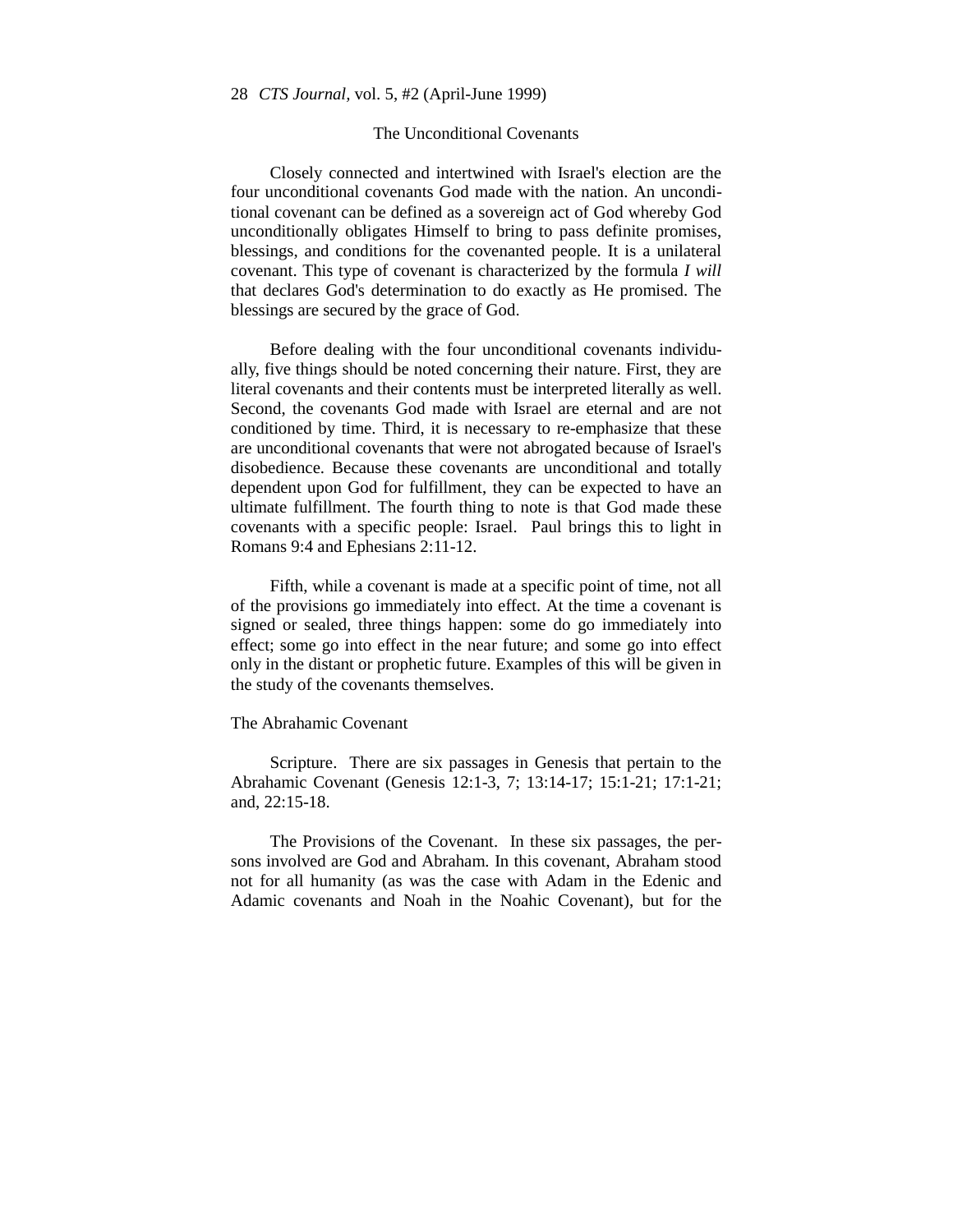whole Jewish nation. He is the representative head of the Jewish people. A list gleaned from these Genesis passages shows fourteen provisions in this covenant:

- (1) A great nation was to come out of Abraham, namely, the nation of Israel (Genesis 12:2; 13:16; 15:5; 17:1-2, 7; 22:17b).
- (2) He was promised a land specifically, the Land of Canaan (Genesis 12:1, 7; 13:14-15, 17; 15:17-21; 17:8).
- (3) Abraham himself was to be greatly blessed (Genesis 12:2b; 15:6; 22:15-17a).
- (4) Abraham's name would be great (Genesis 12:2c).
- (5) Abraham will be a blessing to others (Genesis 12:2d).
- (6) Those who bless will be blessed (Genesis 12:3a).
- (7) Those who curse will be cursed (Genesis 12:3b).
- (8) In Abraham all will ultimately be blessed, a promise of Gentile blessing (Genesis 12:3c; 22:18).
- (9) Abraham would receive a son through his wife Sarah (Genesis 15:1-4; 17:16-21).
- (10) His descendants would undergo the Egyptian bondage (Genesis 15:13-14).
- (11) Other nations as well as Israel would come forth from Abraham (Genesis 17:3-4, 6; the Arab states are some of these nations).
- (12) His name was to be changed from Abram to Abraham (Genesis 17:5).
- (13) Sarai's name was to be changed to Sarah (Genesis 17:15).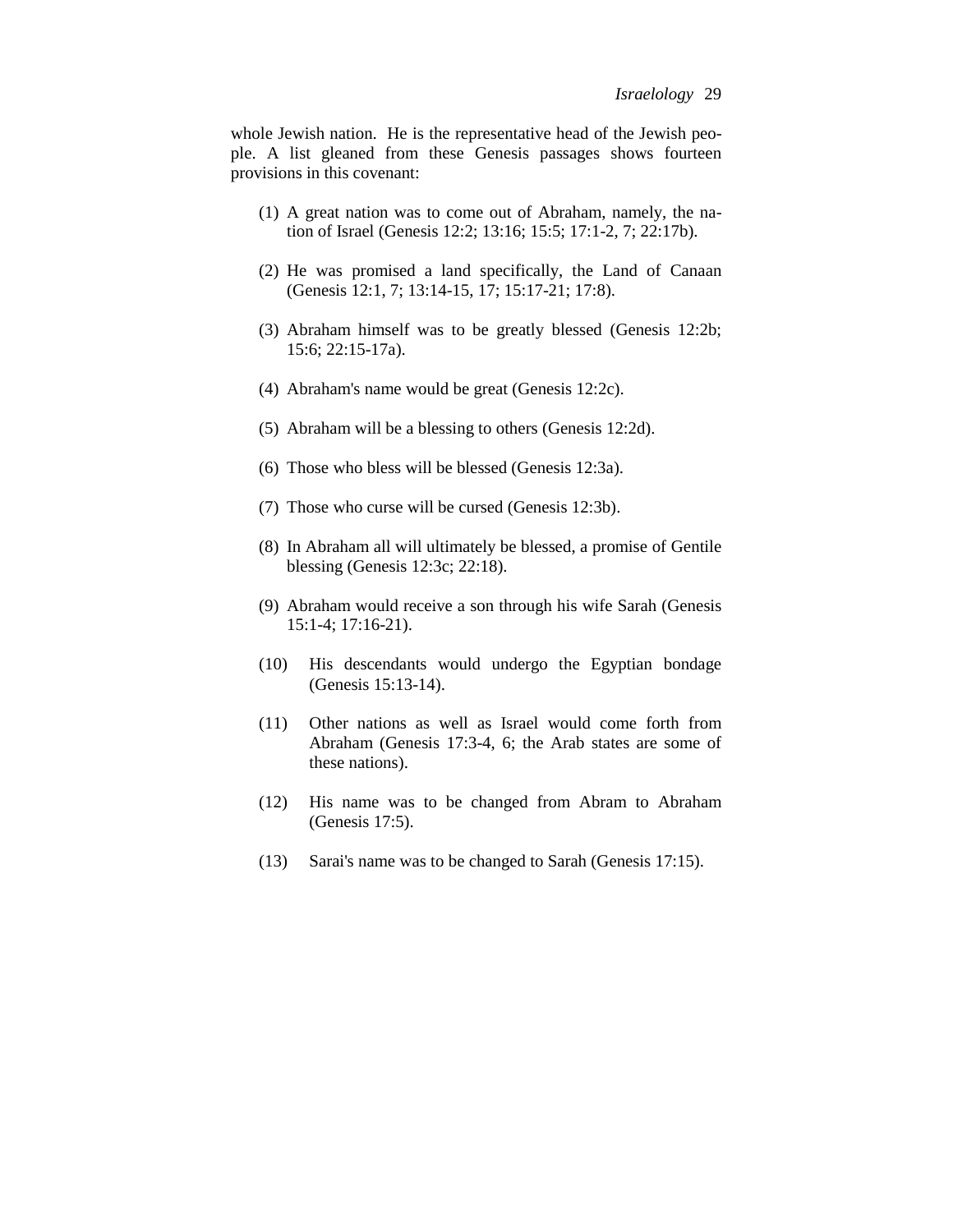- 30 *CTS Journal,* vol. 5, #2 (April-June 1999)
	- (14) There was to be a token of the covenant, i.e., circumcision (Genesis 17:9-14) and so according to the Abrahamic Covenant, circumcision was a sign of Jewishness.

Three aspects of this covenant exist: the land, the seed, and the blessing. The land aspect is developed in the Land Covenant; the seed aspect is covered in the Davidic Covenant; and the blessing aspect is presented in the New Covenant.

The reconfirmations of the covenant. Abraham had eight sons by three different women. The question is: through which sons would the Abrahamic Covenant be confirmed? God revealed that it was to be through Sarah's son, Isaac, only (Genesis 26:2-5, 24). Isaac had two sons and God chose to confirm the covenant with Jacob only (Genesis 28:13-15). After that it was confirmed through all of Jacob's twelve sons who fathered the twelve Tribes of Israel (Genesis 49). Thus, the Abrahamic Covenant provides the biblical definition of Jewishness: a descendant of Abraham, Isaac, and Jacob.

The continuity of the covenant. Th Abrahamic Covenant became the basis for the Dispensation of Promise. Because the Abrahamic Covenant is unconditional, it is still very much in effect though it has remained largely unfulfilled. The ultimate fulfillment will come during the Kingdom Age, or Millennium. The unconditional nature of the covenant is affirmed and reaffirmed a number of times. For example, although it is clear that Israel both in Egypt and in the wilderness was not a righteous nation—since the majority constantly had a tendency to rebel and murmur—yet, God rescued them and brought them into the land based on the Abrahamic Covenant.<sup>4</sup>

It was on the basis of the Abrahamic Covenant that God finally brought Israel into the Promised Land as God's last words to Moses made clear (Deuteronomy 34:4).

Although Israel in the land had a long history of disobedience and idolatry, and although God frequently disciplined the nation, yet

 $\overline{a}$ 

<sup>4</sup> See Exodus 2:23-25; 6:2-8; Nehemiah 9:7-8; 1 Chronicles 16:15-19; 2 Chronicles 20:7-8; Psalm 105:7-12.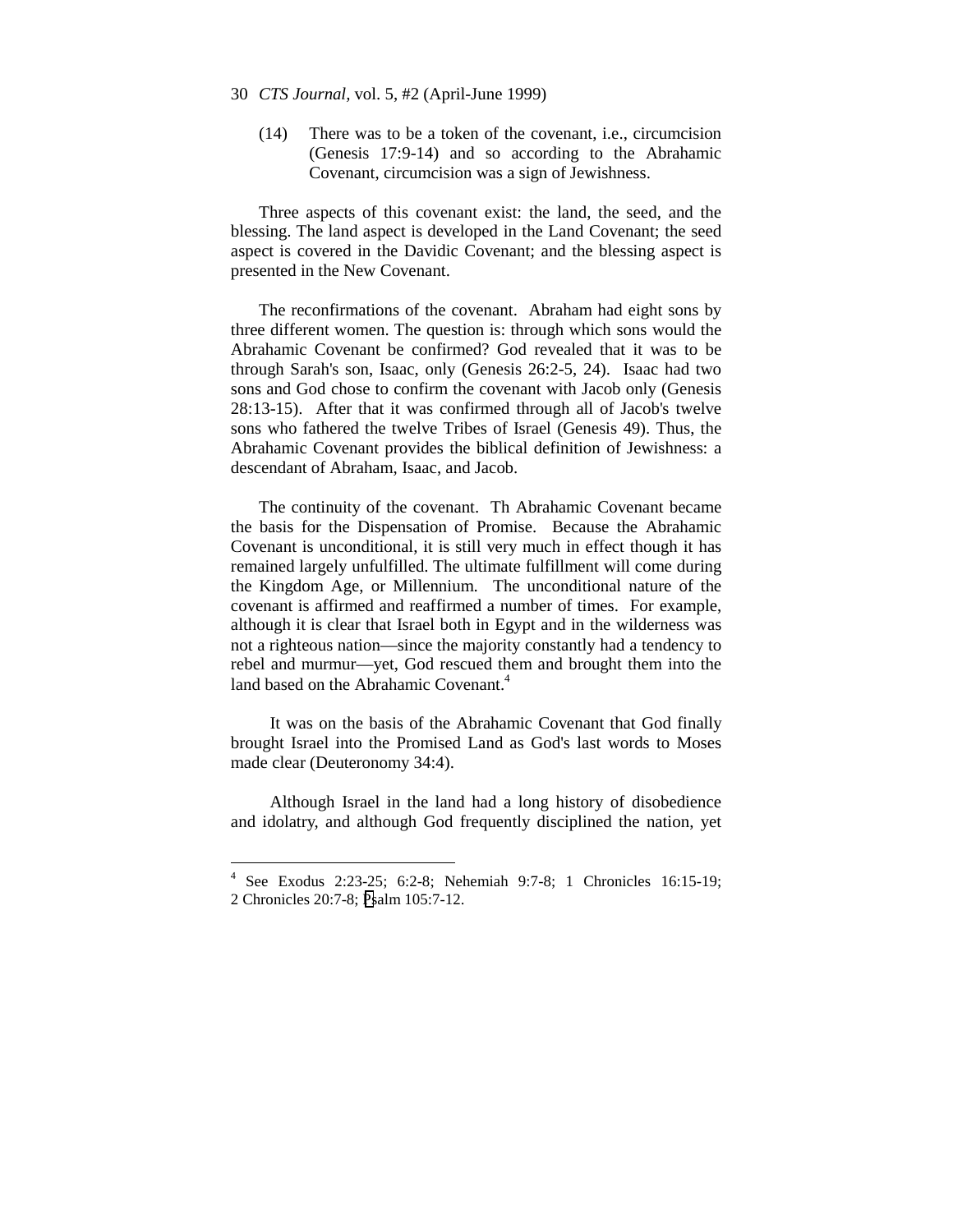He promised the nation would always survive based on the Abrahamic Covenant. On that basis, Moses pleaded with God to spare Israel from His divine wrath (Exodus 32:11-14; see also 2 Kings 13:22-23). While God used the Syrians to punish Israel, Syrian damage could only go so far because of this covenant. Certainly God expected Israel to be obedient, but Israel's obedience did not condition God's fulfillment of His promises.

It was because of this covenant that the Messiah came to bring redemption to Israel (Luke 1:54-55). It was on the basis of this covenant that Jesus taught the fact of the resurrection when confronted by Sadducees who did not believe in it (Matthew 22:23-33). Paul made the same point (Acts 26:6-8).

In Galatians 3:15-18, Paul drew a contrast between the Abrahamic and the Mosaic Covenants, pointing out that the Mosaic was temporary, while the Abrahamic was eternal. The author of Hebrews derived his assurance of salvation based on this covenant (6:13-20).

Finally, it is because of this covenant that the final restoration will occur, according to Moses (Leviticus 26:40-42). Just as God fulfilled His promises to Israel in the past, He will do so again in the future because of the unconditional nature of the Abrahamic Covenant.

The Token of the covenant. The token or sign of the Abrahamic Covenant was circumcision, to be performed only on males and on the eighth day of birth. Circumcision on the eighth day would distinguish Jewish circumcision from all other circumcisions practiced in that day. It would also serve as a reminder that this covenant was a blood covenant. It served as a sign of their Jewishness. Failure to do so would mean that the father would be "cut off" or executed. For this reason Moses almost died for failing to circumcise his second son and only when the act was done was the life of Moses spared (Exodus 4:24-26).

The timing of the provisions of the covenant. As stated earlier, while a covenant may be signed and sealed at a specific point of time, this does not mean that every provision goes immediately into effect. Three things happen. Some go into effect immediately, such as the changing of Abram's and Sarai's names and circumcision. Some go into effect in the near future, such as the birth of Isaac (25 years) and the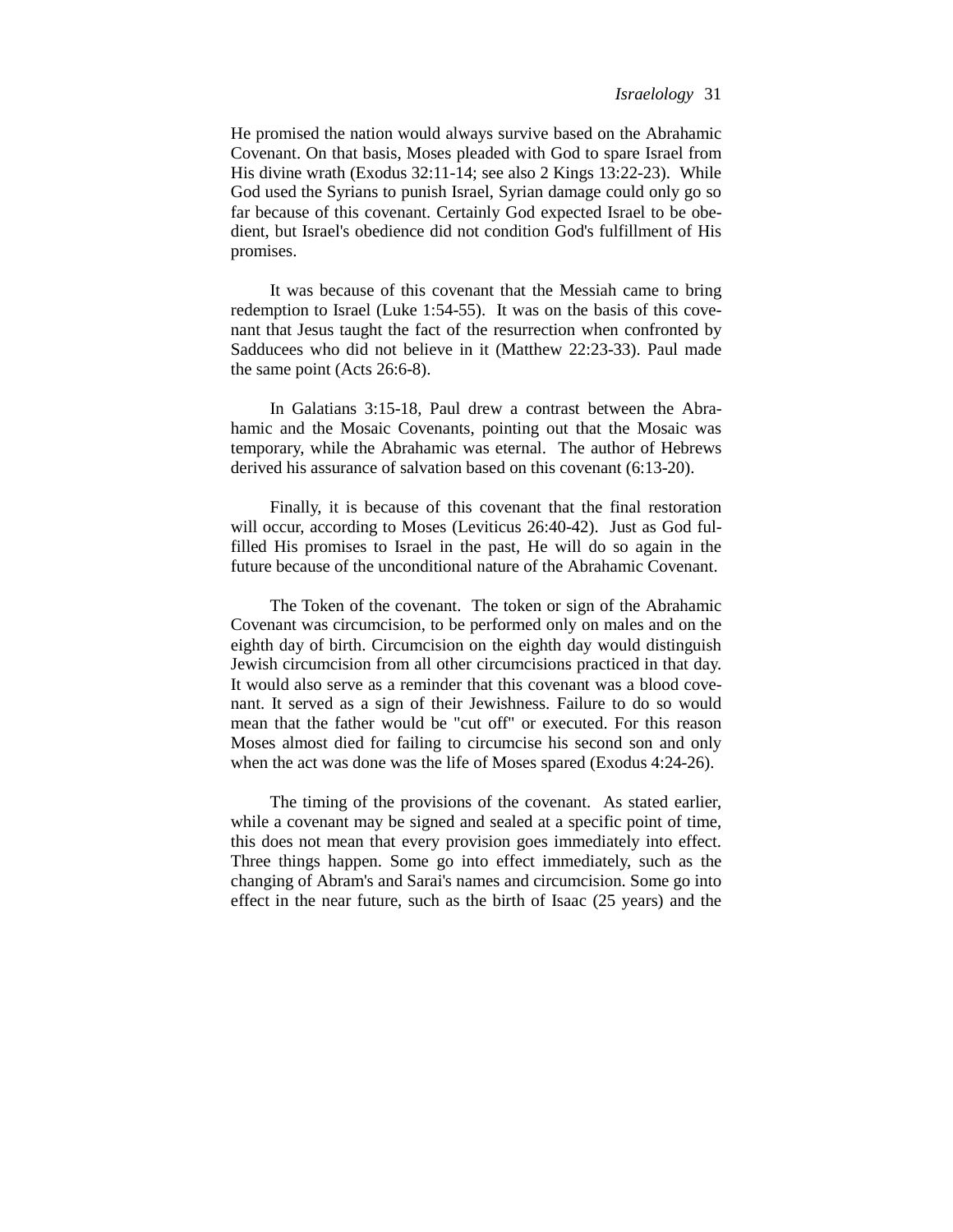Egyptian sojourn, enslavement, and the Exodus (400 years). Some go into effect in the distant future, such as the possession of all of the Promised Land by the patriarchs and their descendants.

## The Land (Palestinian) Covenant

For lack of a better name, the second covenant is known as the Palestinian Covenant for it largely concerns the land known for centuries as Palestine. This is now an unfortunate term for two reasons. First, it was a name given to the land by the Roman Emperor Hadrian after the second Jewish revolt under Bar Cochba (A.D. 132-135). His purpose was to erase Jewish remembrance of the land as part of his policy to "de-judaize" the land.

Second, due to the historical events in the Middle East in this century, the name is associated more with Arabs than with Jews. Perhaps a better title would have been "the Land Covenant" since "Palestine" is not a biblical designation anyway.

The content of the Land Covenant is found in Deuteronomy (29:30:20). Although this covenant is within the fifth book of Moses, Deuteronomy 29:1 clearly shows that the Land Covenant is distinct from the Mosaic Covenant:

> *These are the words of the covenant which Jehovah commanded Moses to make with the children of Israel in the land of Moab, besides the covenant which he made with them in Horeb.*

The covenant was made between God and Israel. Deuteronomy 30:1-10 states eight provisions of the Land Covenant. First, Moses prophetically spoke of Israel's coming disobedience to the Mosaic Law and subsequent scattering over the entire world (Deuteronomy 29:2- 30:1). All remaining provisions speak of various facets of Israel's final restoration. Second, Israel will repent (30:2). Third, Messiah will return (30:3). Fourth, Israel will be regathered (30:3-4). Fifth, Israel will possess the Promised Land (30:5). Sixth, Israel will be regenerated (30:6). Seventh, the enemies of Israel will be judged (30:7). Eighth, Israel will receive full blessing, specifically the blessings of the Messianic Kingdom (30:8-10).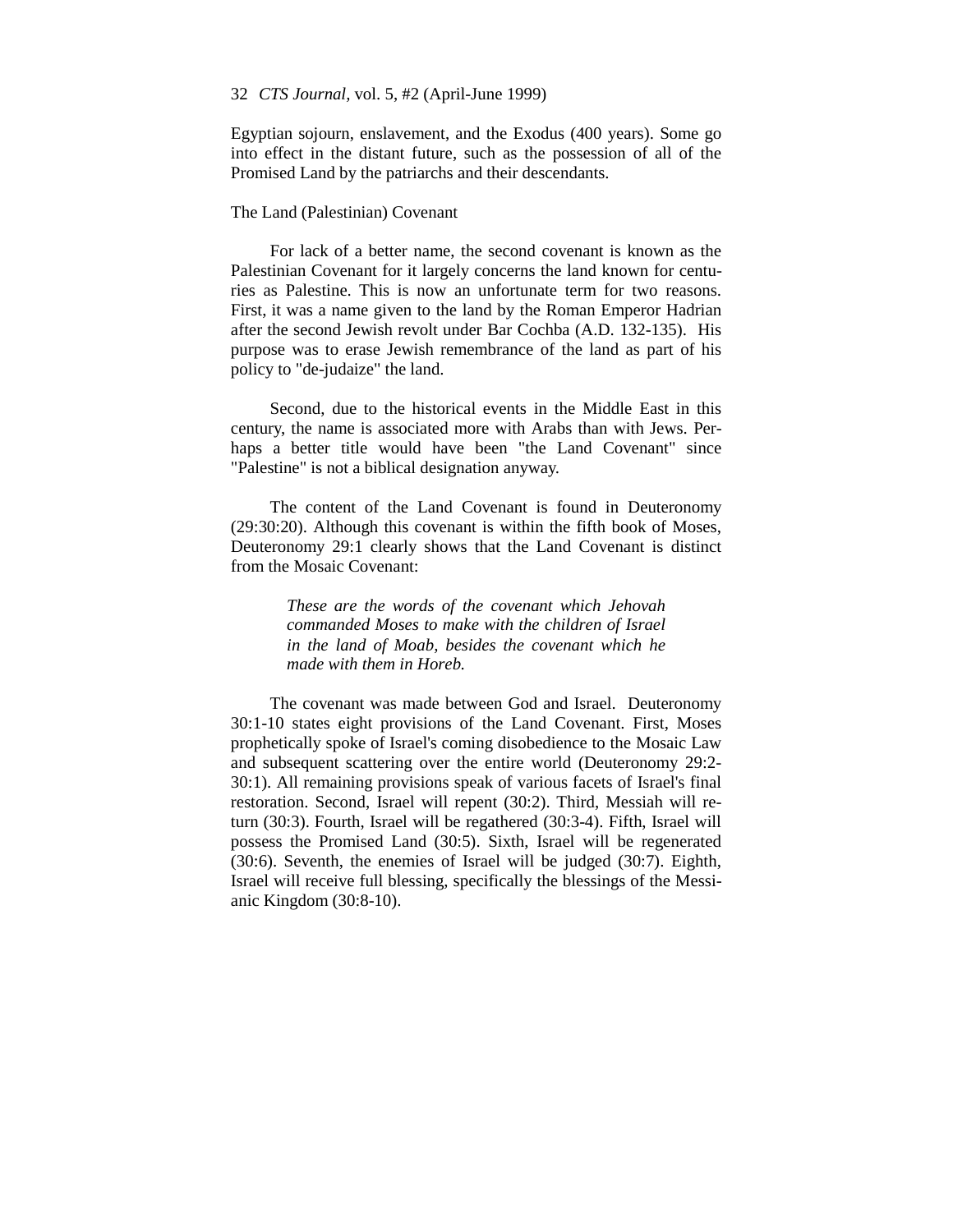The special importance of the Land Covenant is that it reaffirmed Israel's title deed to the land. Although she would prove unfaithful and disobedient, the right to the land would never be taken from her. While her enjoyment of the land is conditioned on obedience, ownership of the land is unconditional. Furthermore, it shows that the conditional Mosaic Covenant did not lay aside the unconditional Abrahamic Covenant. The Land Covenant amplifies the land aspect and reaffirms the promise of the land to God's people in spite of unbelief.

The Land Covenant received its confirmation centuries later in Ezekiel (16:1-63). In this very important passage concerning God's relationship to Israel, God recounts His love of Israel in her infancy (16:1-7). Israel was chosen by God, became related to Jehovah by marriage, and hence became known as the Wife of Jehovah (16:8-14). Israel, however, played the harlot (16:15-34); therefore, it was necessary to punish Israel by means of dispersion (16:35-52). Yet this dispersion is not final, for there will be a future restoration because of the Land Covenant (16:53-63). The Land Covenant, being an unconditional covenant, is still very much in effect.

## The Davidic Covenant

Two passages of Scripture set forth the teaching on the Davidic Covenant, and though they sound almost the same, there are variations in the points they make. The first passage, 2 Samuel 7:11b-17, emphasizes Solomon. The second, 1 Chronicles 17:10b-15, emphasizes the Messiah. This covenant was made between God and David, and David stands as the representative head of the Davidic House or Dynasty.

Careful study of both biblical accounts brings out the seven main provisions of the Davidic Covenant. First, David is promised an eternal house or dynasty (2 Samuel 7:11b, 16; 1 Chronicles 17:10b). Nothing could ever destroy the House of David—it will always be in existence. It is a promise that David will always have physical descendants.

Second, one of David's own sons, specifically Solomon, was to be established on the throne after David (2 Samuel 7:12). Third, Solomon would build the Temple (2 Samuel 7:13a). Although David had greatly desired to build God's Temple, his hands had shed much blood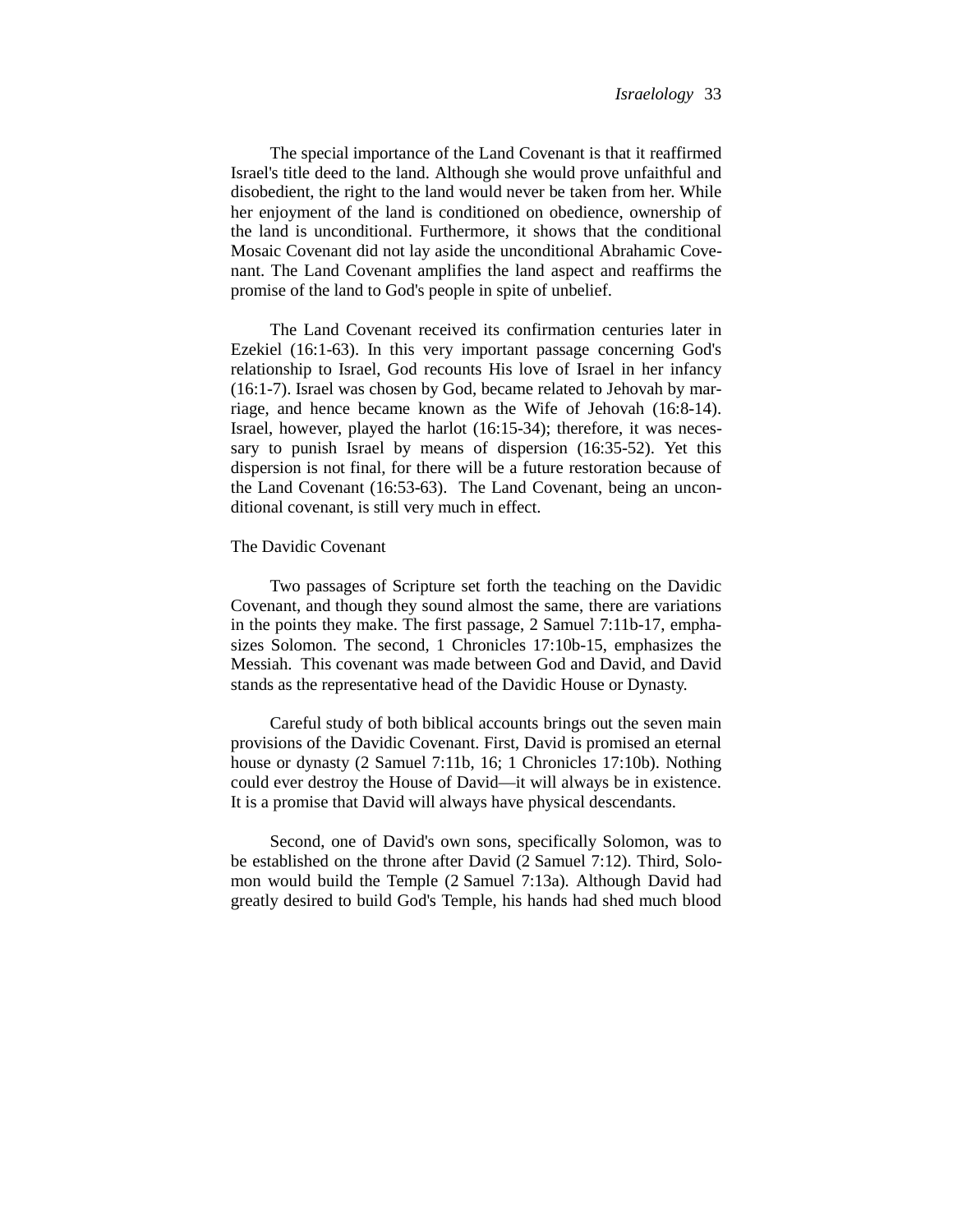and he was guilty of one count of murder. Thus, he was forbidden to build the Temple, and the job would rest with his son, Solomon.

Fourth, the Throne of David and Solomon's kingdom was to be established forever (2 Samuel 7:13b, 16). It was not Solomon himself whom God promised to establish forever, but rather the throne upon which he would sit. The throne emphasizes the right to rule, the authority of the king.

Fifth, Solomon would be disciplined for disobedience, but God would not remove His lovingkindness from him (2 Samuel 7:14-15). Earlier God did remove His lovingkindness from King Saul because of disobedience. However, the promise is made that although Solomon may disobey and require God's discipline, God's lovingkindness will never depart from him. Because the covenant was unconditional, regardless of Solomon's disobedience and God's chastisement of Solomon, the covenant remained intact and fulfillment is sure. This was true, although the sin of Solomon (idolatry) was a far worse sin than the sin of Saul (improper sacrifice).

That is the nature of an unconditional covenant. For that very reason, the kingdom was not divided in Solomon's lifetime, although it was his sin that caused the division (1 Kings 11:11-12). Furthermore, the Davidic Covenant kept God from tearing away all the tribes from the House of David (1 Kings 11:13).

Sixth, Messiah will come from the Seed of David (1 Chronicles 17:11). In the 1 Chronicles passage, God is not speaking of one of David's own sons to be established upon the throne forever, but the seed of one of his sons coming many years later. Furthermore, in this passage it is the Person Himself who is established upon David's throne forever and not merely the throne. Seventh, the Messiah's throne, house, and kingdom will be established forever (1 Chron. 17:12-14). The emphasis in the 2 Samuel passage is on Solomon, but in the 1 Chronicles passage it is on the Messiah. That is why this passage does not mention the possibility of sin as the 2 Samuel passage does, for in the case of the Messiah no sin would be possible. The Messiah, as well as His throne, house, and kingdom, are to be established forever.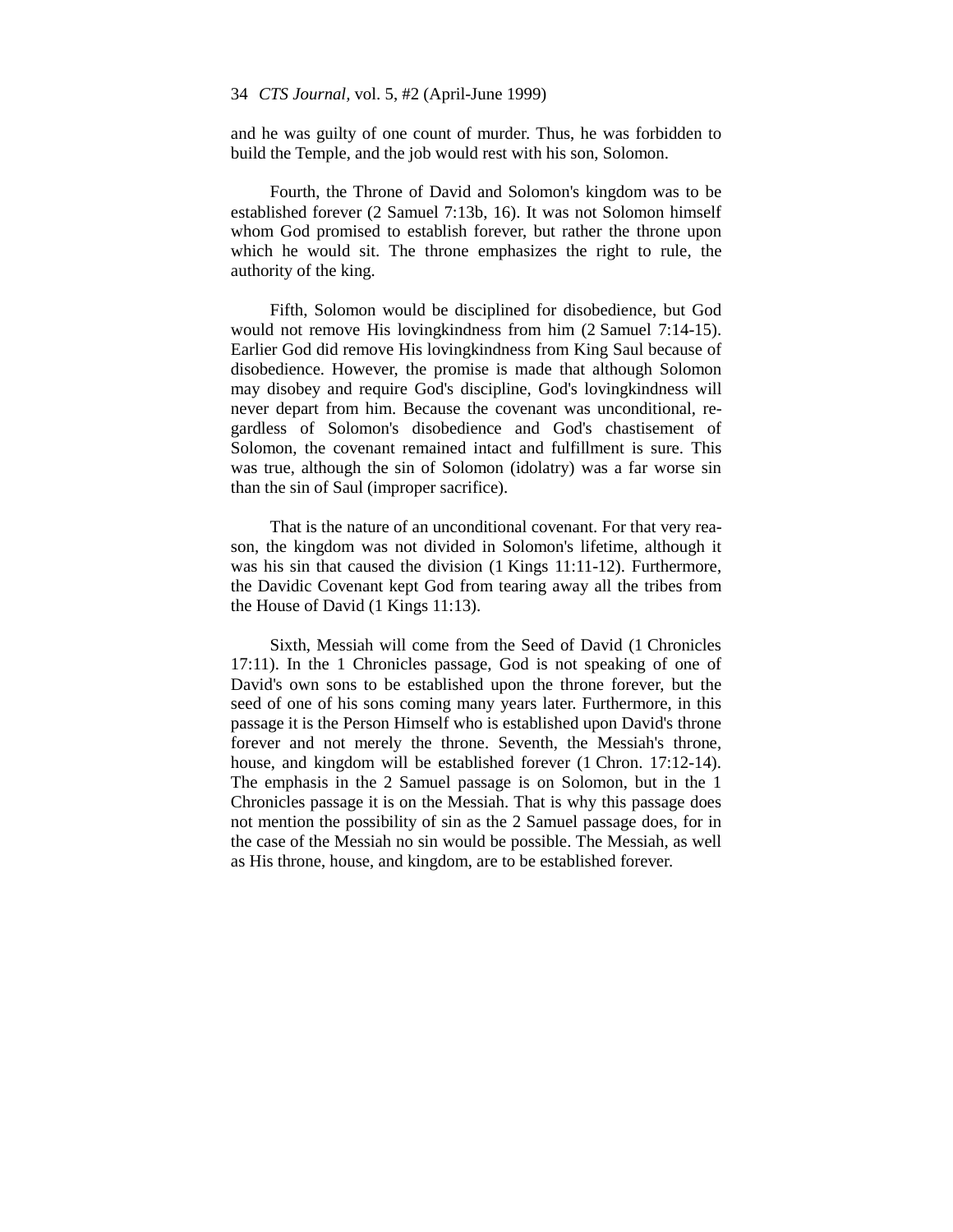To summarize, the Davidic Covenant promised four eternal things: an eternal house or dynasty, an eternal throne, an eternal kingdom, and an eternal descendent. The eternality of the house, throne, and kingdom are guaranteed because the Seed of David culminated in a person Who is Himself eternal: the Messiah, the God-Man.

The unique importance of the Davidic Covenant is that it amplifies the seed aspect of the Abrahamic Covenant. According to the Abrahamic Covenant, the Messiah was to be of the Seed of Abraham. This only meant that He was to be a Jew and could be of any of the twelve tribes. Later, in the time of Jacob, the messianic seed aspect was limited to a member of the Tribe of Judah only (Genesis 49:10). Now the seed aspect is further narrowed to one family within the Tribe of Judah, the family of David.

It will be narrowed further in Jeremiah (22:24-30) where it is decreed that while the Messiah was to be of the Seed of David, it was to be apart from Jeconiah.

In a number of other passages, the Davidic Covenant receives further confirmation.<sup>5</sup> Accordingly, the Davidic Covenant, being an unconditional covenant, is still very much in effect.

## The New Covenant

 $\overline{a}$ 

The content of the New Covenant is recorded in Jeremiah 31:31- 34. This covenant is made between God and Israel, and it receives further confirmation in other passages, including Isaiah 55:3; 59:21; 61:8-9; Jeremiah 32:40; Ezekiel 16:60; 34:25-31; 37:26-28; and, Romans 11:25-27.

From the original covenant and its various confirmations, nine provisions can be found. First, it is an unconditional covenant involving God and both houses of Israel (Jeremiah 31:31). Second, it is clearly distinct from the Mosaic Covenant (Jeremiah 31:32). It is not merely an elaboration of the Mosaic Covenant, but it is distinct from it;

<sup>5</sup> Note 2 Samuel 23:1-5; Psalm 89:1-52; Isaiah 9:6-7; 11:1; Jeremiah 23:5-6; 30:8-9; 33:14-17, 19-26; 19:26; Ezekiel 37:24-25; Hosea 3:4-5; Amos 9:11; Luke 1:30-35, 68-70; and Acts 15:14-18.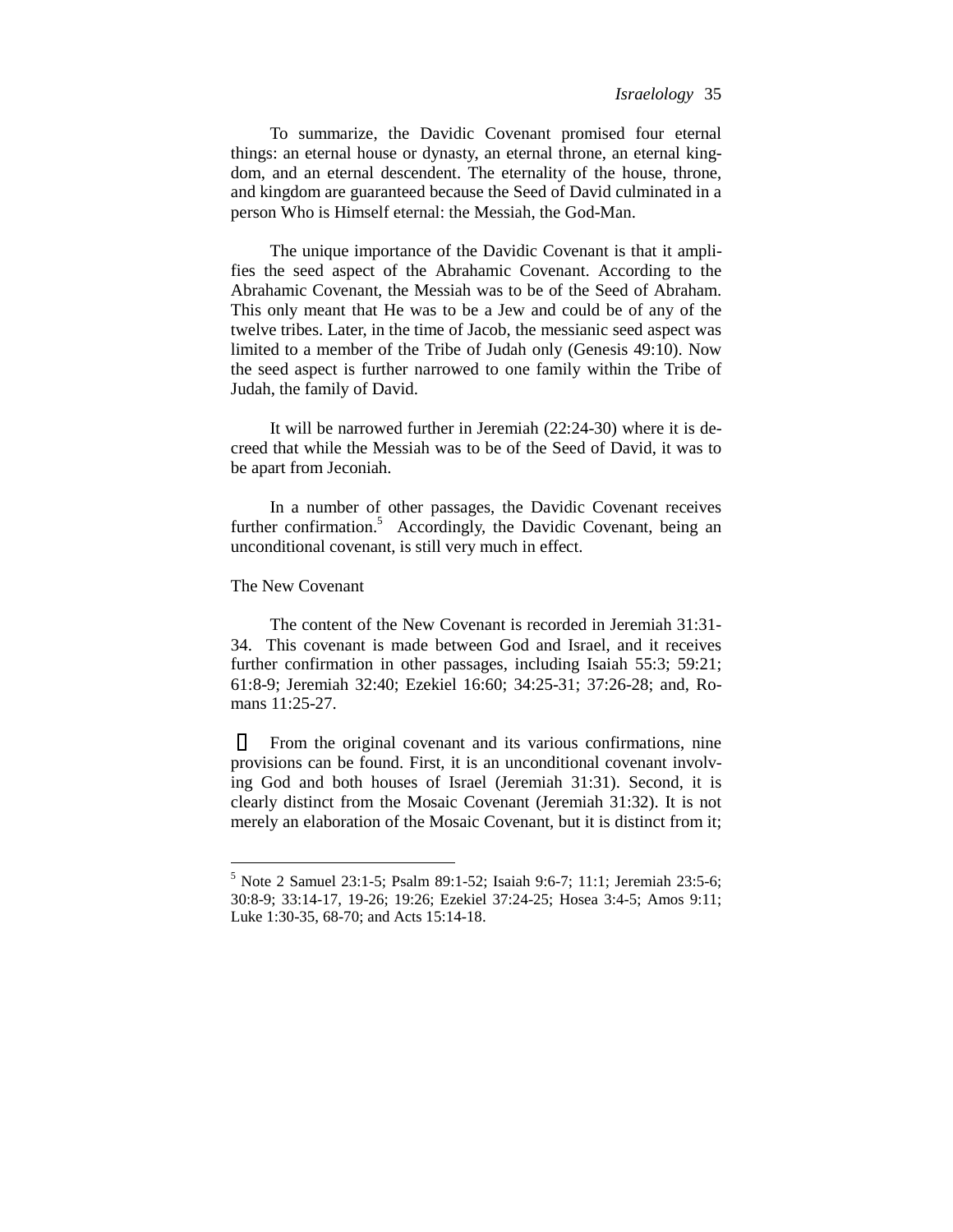and it is ultimately to replace it, for the Mosaic Covenant was now considered broken.

Third, it promises the regeneration of Israel (Jeremiah 32:33; Isaiah 59:21). The essential aspect of this entire covenant is the blessing of salvation; included in this covenant is Israel's national regeneration.

Fourth, the regeneration of Israel is to be universal among all Jews (Jeremiah 31:34a; Isaiah 61:9). The national salvation is to extend to every individual Jewish person, and it is to be true through succeeding generations from the time that the initial regeneration of Israel occurs. That is the reason there will be no need for one Jew to say to another, know the Lord, for they shall all know Him.

Fifth, there is provision for the forgiveness of sin (Jeremiah 31:34b). The New Covenant will do the very thing that the Mosaic Covenant was unable to do. The latter was only able to cover the sins of Israel, but the New Covenant will take them away.

The sixth provision is the indwelling of the Holy Spirit (Jeremiah 31:33; Ezekiel 36:27). The reason Israel failed to keep the law under the Mosaic Covenant was that the people lacked the power to comply with the righteous standards of God. The Mosaic Law did not provide the indwelling of the Holy Spirit; that was not its purpose. However, the New Covenant will do just that, and every Jew will be enabled to do the righteous work of God.

Seventh, Israel will be showered with material blessings (Jeremiah 32:41; Isaiah 61:8; Ezekiel 34:25-27). Eighth, the sanctuary will be rebuilt (Ezekiel 37:26-28). The Davidic Covenant provided for the building of the first Temple by Solomon; the New Covenant will provide for the building of the Messianic or Millennial Temple. This temple will be a continual reminder to Israel of all that God has done. The ninth provision is the Law of Christ, which will be discussed under Israel Present.

The importance of the New Covenant is that it amplifies the blessing aspect of the Abrahamic Covenant, especially in relationship to salvation. In relationship to the Church, the New Covenant is the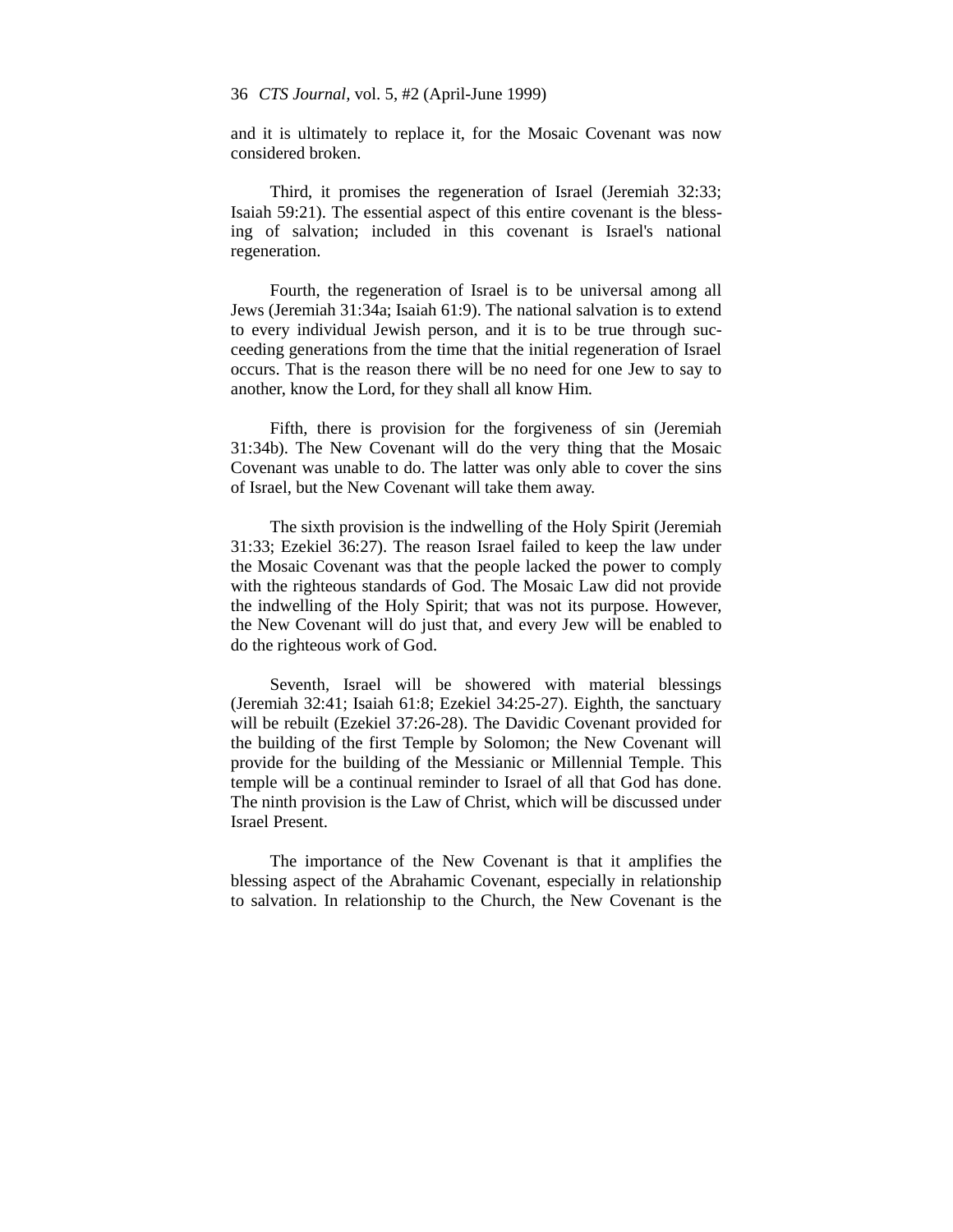basis for the Dispensation of Grace. In relationship to Israel, it will be the basis for the Dispensation of the Kingdom. The New Covenant, being an unconditional covenant, is still very much in effect.

Again, all of these are Jewish covenants in that they were made with the Jewish people and are to be fulfilled to and by the Jewish people. The Church's relationship to these covenants will be discussed under Israel Present.

# The Conditional Mosaic Covenant and the Law of Moses

While the previous four covenants were unconditional, this one is conditional. A conditional covenant is a bilateral covenant and may be defined as a proposal of God to man conditioned by the formula, if you will, whereby He promises to grant special blessings to man providing man fulfills certain conditions contained in the covenant. Man's failure to do so often results in punishment. In this case, conditions had to be met before God's promise could be experienced.

# The Mosaic Covenant

The Mosaic Covenant contains very extensive detailed information, and the Scriptural account of the covenant extends from Exodus 20:1 through Deuteronomy 28:68. The parties involved in this pact are God and Israel. The covenant was made with Israel and Moses acted as a representative of Israel (Exodus 19:3-8).

The Mosaic Covenant was ratified by blood, and signed and sealed by the Shechinah Glory (Exodus 24:1-11).

The main provision of this covenant was the Law of Moses, which contained 613 commandments. Being a conditional covenant, it provided blessings for obedience and curses for disobedience. This conditional nature is spelled out in Exodus 15:26. This also comes out at the time of the actual making of the covenant in Exodus (19:3-8).

The key element of the entire Mosaic Law was the blood sacrifice, brought out in Leviticus 17:11: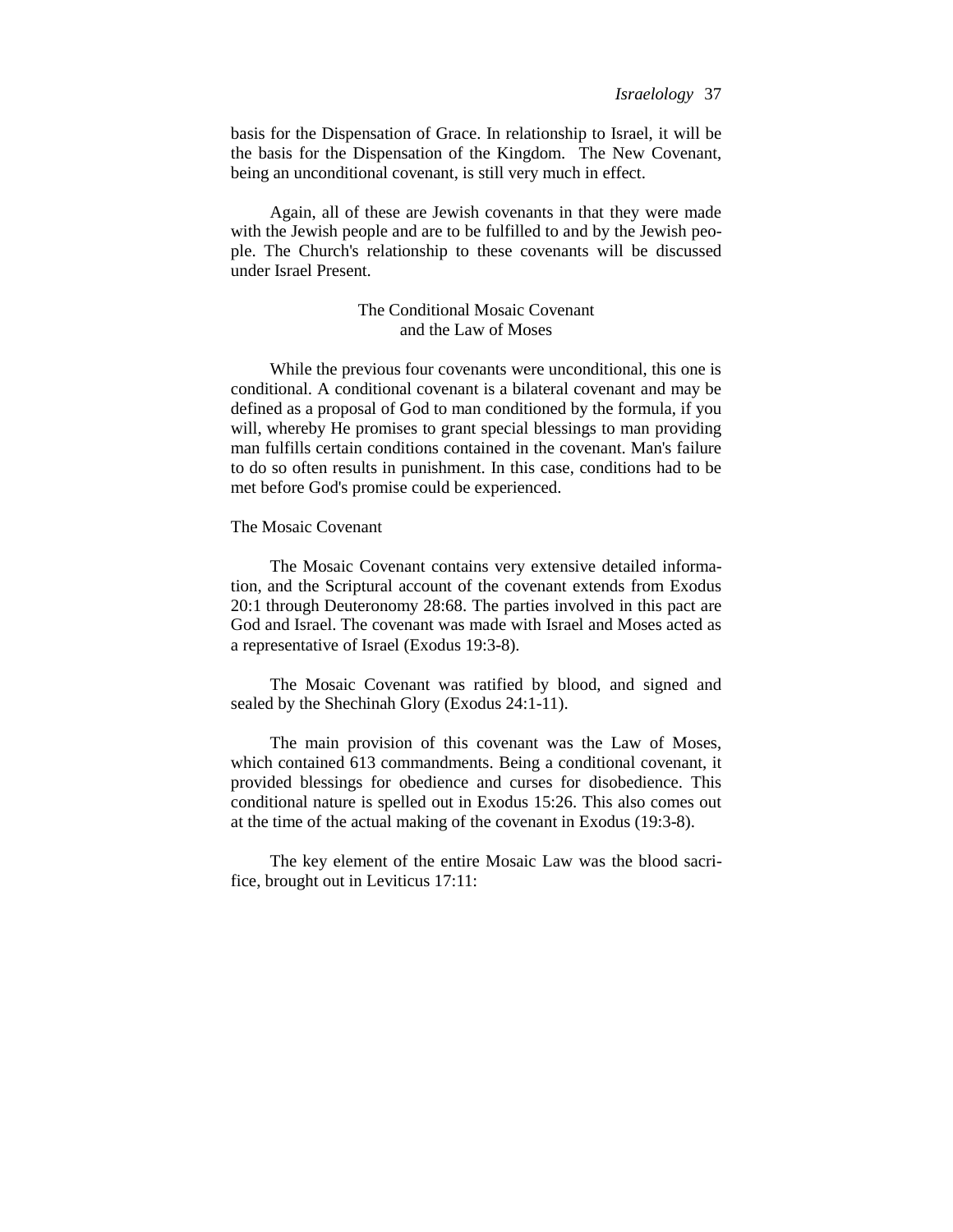*For the life of the flesh is in the blood; and I have given it to you upon the altar to make an atonement for your souls; for it is the blood that maketh atonement by reason of the life.*

There were five different types of offerings (Leviticus 1-7). However, the blood of the animal only covered the sin, but did not remove it (Hebrews 10:1-4). It did provide for the forgiveness of sin and for the restoration of fellowship.

The Mosaic Covenant imposed a restriction upon one of the provisions of the Noahic Covenant: no longer would Israel be allowed to eat all animals without limitation. The Mosaic Covenant prescribed what the Jews could eat: seafood had to have both fins and scales; animals had to both chew the cud and be cloven-hoofed; all birds of prey were forbidden; and, no insects were permitted except for certain types of locust. It also elaborated on what crimes incurred the death penalty (adultery, idolatry, cursing God, cursing parents, etc.). Circumcision now became more than merely a sign of Jewishness as was true of the Abrahamic Covenant. It now signified submission to the law and obligated the Jews to keep the whole law. Gentile converts to Mosaic Judaism had to be circumcised. The Sabbath was the token of the Mosaic Covenant, as the rainbow was of the Noahic and circumcision of the Abrahamic.

The Mosaic Covenant was the basis for the Dispensation of Law.

The Law of Moses

It is important to state up-front that the law was given to Israel and not to the Gentiles or to the Church (Deuteronomy 4:7-8; Psalms 147:19-20; Malachi 4:4).

As stated earlier, the content of the Mosaic Covenant was the Law of Moses that contained 613 specific individual commandments. These are often categorized in various categories. Rabbinic Judaism divides them into positive and negative commandments. Among Christians, there are a variety of different categories, though two are primary. The first is the Ten Commandments, as separated from the other 603.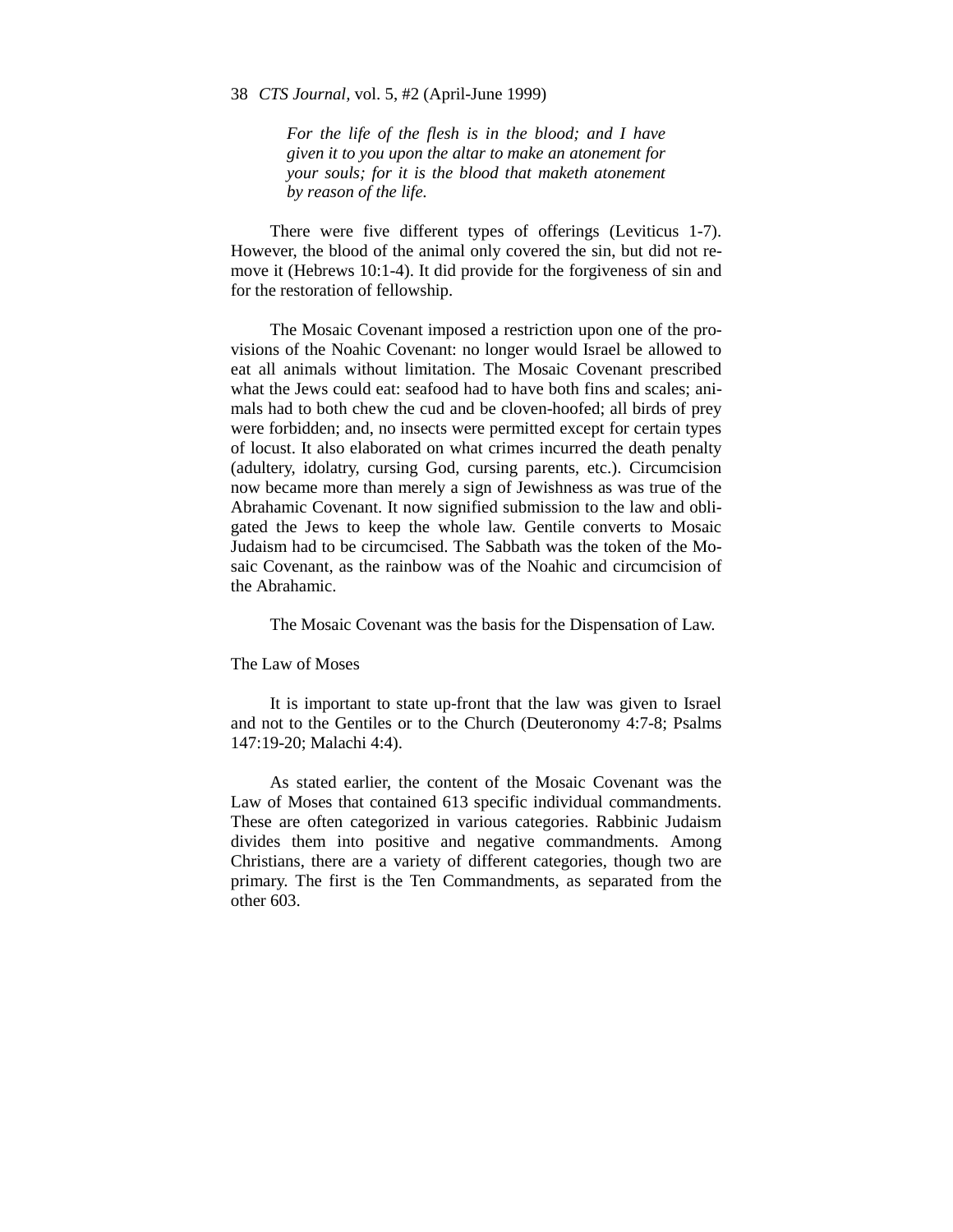A more common division is that of moral, ceremonial, and legal or civil, though there is no absolute agreement as to which ones fall where. However, the Law of Moses never divides itself into these categories, but views itself as a single unit. The prophets of Israel also viewed the law as a unit, not to be broken in any one particular. While the above divisions are helpful in studying the different types of commandments, it is not to be assumed that any of these are biblical divisions. They are not. The Law of Moses is a single unit and all Scripture after Moses treats it as such.

## The Purposes of the Law

Let it be stated categorically that Dispensationalism has not and does not believe that the Law of Moses was a means of salvation. This concept is rejected because it would make salvation by means of works. Salvation was and always is by grace through faith. While the content of faith has changed from age to age, depending on progressive revelation, the means of salvation never changes. God did not give the law to serve as a means of salvation (Romans 3:20, 28; Galatians 2:16; 3:11, 21).

He gave it to a people already redeemed from Egypt and not to redeem them. However, there were several purposes for the giving of the law. As found in both Testaments, there were at least nine reasons for the Law of Moses.

The first purpose was to reveal the holiness of God and to reveal the standard of righteousness which God demanded for a proper relationship with Him (Leviticus 19:1-2, 37; 11:44; 1 Peter 1:15-16). The law itself is holy, righteous, and good (Romans 7:12).

The second purpose of the law was to provide the rule of conduct for the Old Testament saints (Leviticus 11:44-45; 19:2; 20:7-8, 26). For the Old Testament believer, the law was the center of his spiritual life and his delight (Psalm 119; note especially verses 77, 97, 103-104, and 159).

The third purpose was to provide for Israel occasions of individual and corporate worship. The seven holy seasons of Israel are an example of this (Leviticus 23).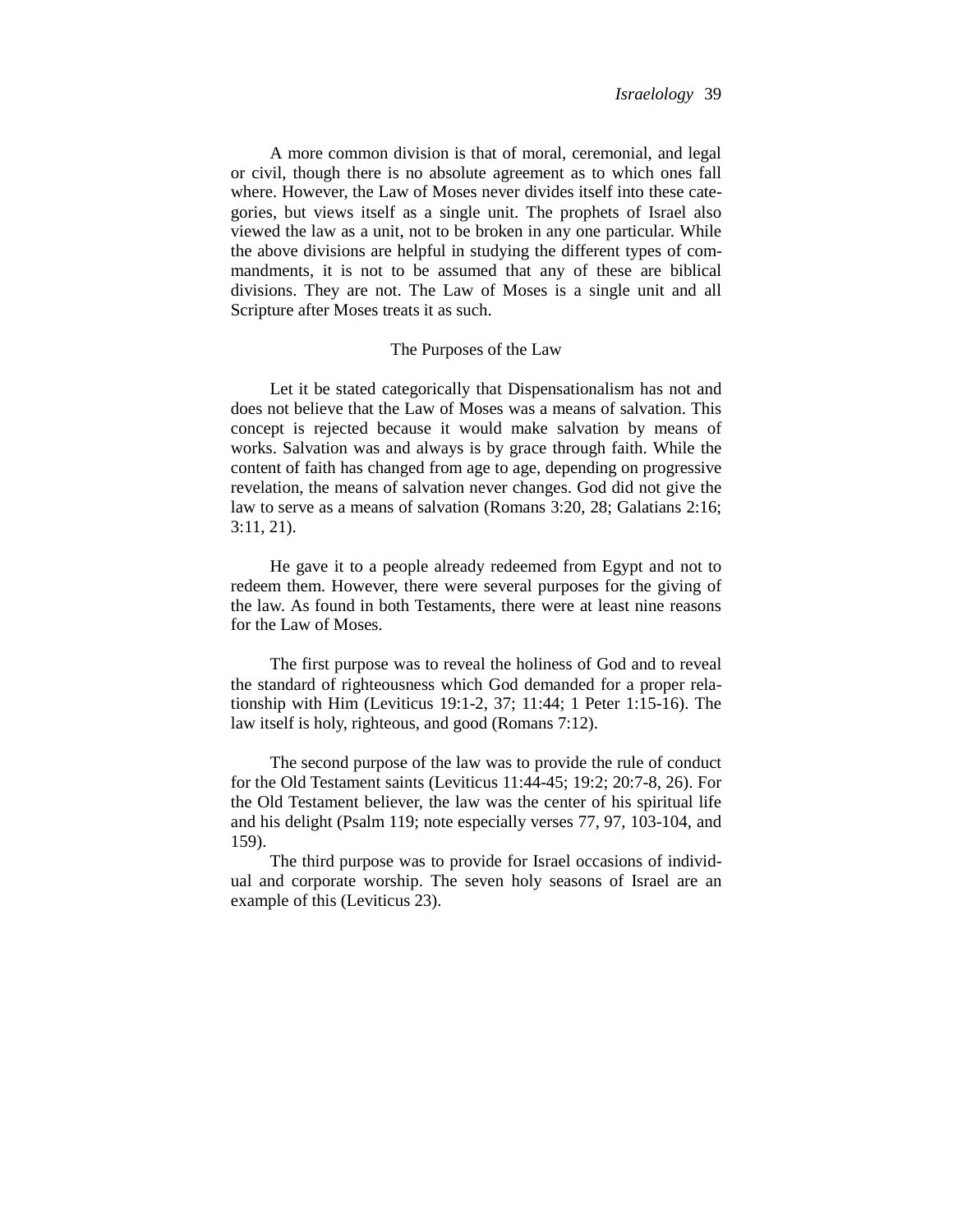The fourth purpose was to keep the Jews a distinct people (Leviticus 11:44-45; Deuteronomy 7:6; 14:1-2). This was the specific reason for many of the laws, such as the dietary laws, clothing laws, etc. The Jews were to be distinct from all other people in a variety of ways, as in the worship habits (Leviticus 1-7, 16, 23), eating habits (Leviticus 11:1-47), sexual habits (Leviticus 12), clothing habits (Leviticus 19:19), and even the way they cut their beards (Leviticus 19:27). Other passages for this point include Exodus 19:5-8 and 31:13.

The fifth purpose is stated in Ephesians 2:11-16. A more detailed exposition of this passage will be given under Israel Present. For the purpose of this section, it is important to note that the Law of Moses served as a middle wall of partition. The four unconditional covenants are Jewish covenants and God's blessings, both physical and spiritual, are mediated through the four covenants, the *covenants of the promise* mentioned in verse 12. Because of the Jewish nature of these unconditional covenants, a conditional covenant was also added, the Mosaic Covenant, containing the Law of Moses, the law of commandments and ordinances of verse 15.

The purpose of the law then was to become a middle wall of partition to keep Gentiles, as Gentiles, from enjoying the Jewish spiritual blessings of the unconditional covenants. Because of this purpose, Gentiles were both alienated from the Commonwealth of Israel, and strangers from the covenants of the promise. The only way Gentiles could enjoy the spiritual blessings of the Jewish covenants during the period of the law was to take upon themselves the obligation of the law, undergo the rite of circumcision, and then live like every Jew had to live. Gentiles, as Gentiles, could not enjoy the Jewish spiritual blessings, only Gentiles as proselytes to Mosaic Judaism.

The sixth purpose for the Mosaic Law was to reveal sin (Romans 3:19-20; 5:20; 7:7).

The seventh purpose was to make one sin more (Romans 4:15; 5:20). The picture Paul gives is that the law came in to cause more sin, actually to make one sin more. How does that work? Paul explains in Romans 7:7-13 and 1 Corinthians 15:56. The latter passage reads: *The sting of death is sin; and the power of sin is the law*. What Paul teaches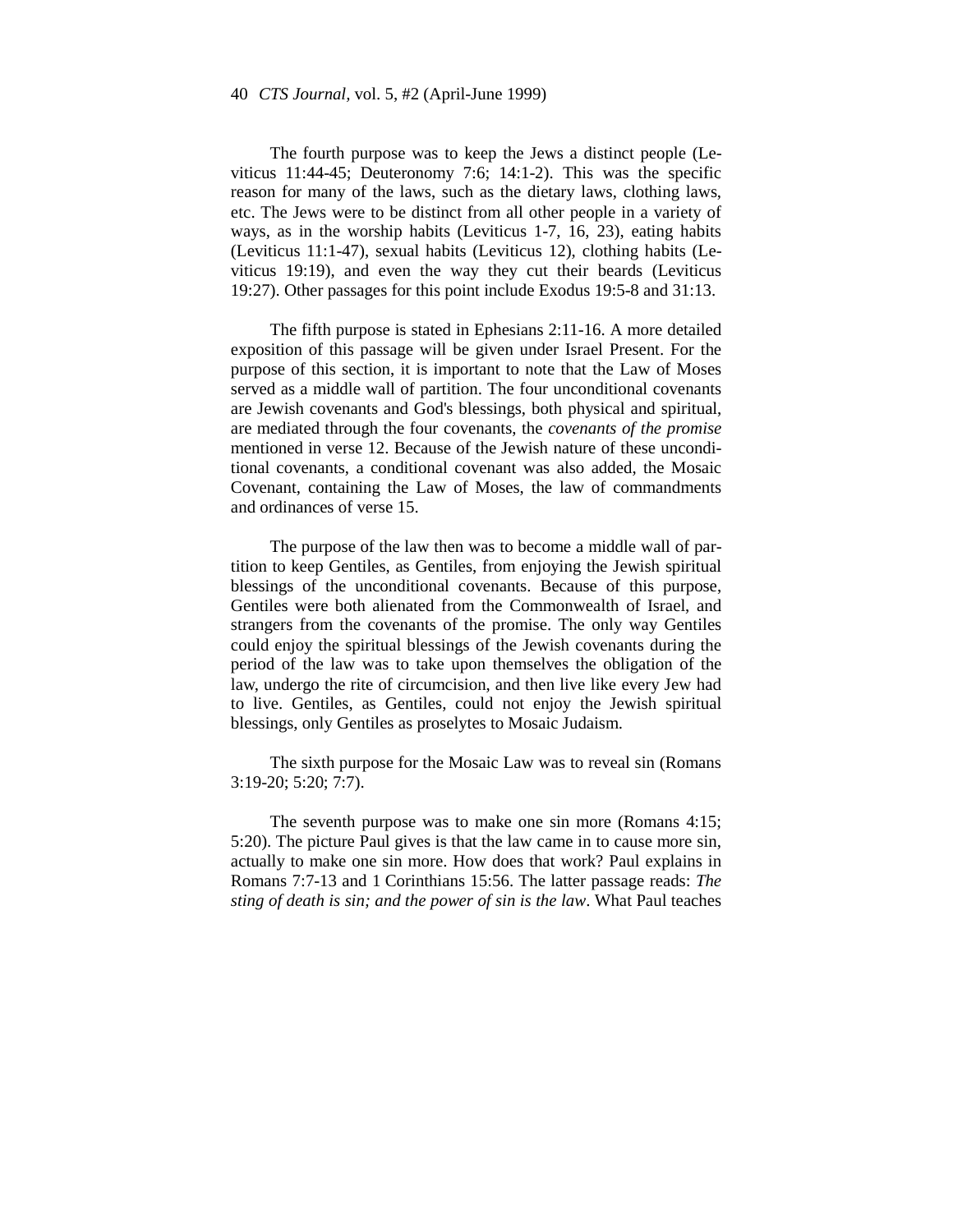is that the sin nature needs a base of operation. Furthermore, the sin nature uses the law as a base of operation. Paul said, *Where there is no law, neither is there transgression.* He did not mean, of course, that there was no sin before the law was given. The term "transgression" is a specific type of sin: violation of a specific commandment. Men were sinners before the law was given, but they were not transgressors of the law until the law was given. Once the law was given, the sin nature had a base of operation, causing the individual to violate these commandments and sin even more.

The eighth purpose was to show the sinner that there was nothing he could do on his own to please God and had no ability to keep the law perfectly or to attain the righteousness of the law (Romans 7:14- 25). This led to the ninth purpose which was to drive one to faith (Romans 8:1-4 and Galatians 3:24-25).

## Circumcision

Circumcision was prescribed under the Abrahamic Covenant, but it was also prescribed under the Mosaic Covenant (Leviticus 12:3), though the significance was not the same. Under the Abrahamic Covenant, it was mandatory for Jews only and it was a sign of their Jewishness. Under the Law of Moses, it was mandatory for both Jews and Gentiles and it was a means of submission to the law. It obligated the one circumcised to keep the whole law, according to Galatians 5:3:

> *Yea, I testify again to every man that receiveth circumcision, that he is a debtor to do the whole law.*

# The Sabbath

Just as the rainbow is a sign of the Noahic Covenant and circumcision the sign of the Abrahamic Covenant, the Sabbath was the sign of the Mosaic Covenant. The observance of the Sabbath clearly begins with Moses and did not precede him. There is no command for anyone to keep the Sabbath before Moses, nor is there any record of anyone keeping the Sabbath between Adam and Moses. It is first found in Exodus 16:23-30, where we discover the word the word for the first time; it is the first occurrence of both the word and the concept.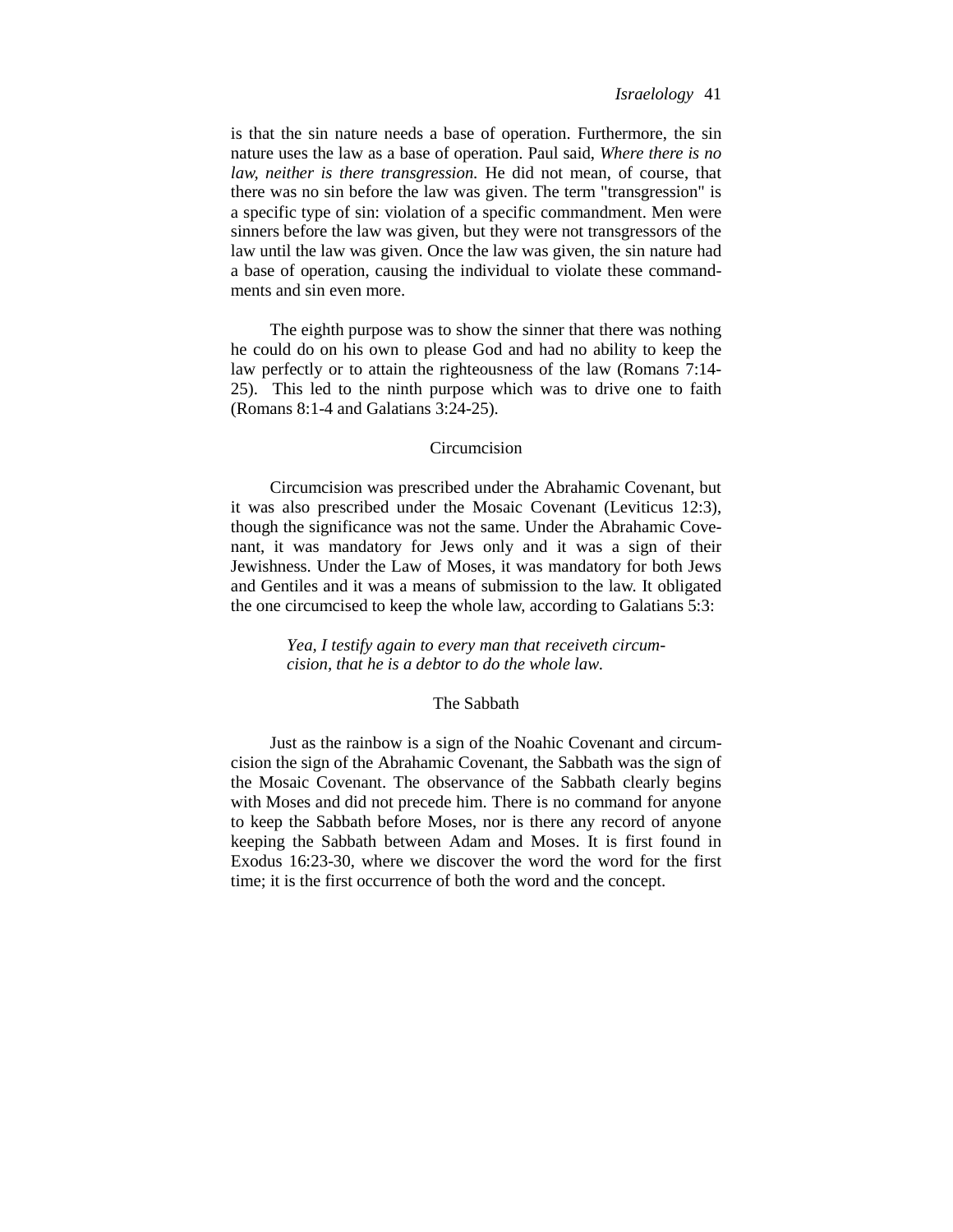Since it was not known before this time, the full form is used: *shabbaton shabbat kodesh* ("a sabbatical celebration, a holy Sabbath"). The Hebrew root for the word means, "to desist," "to cease," or "to rest." There is no definite article before the word in the Hebrew text that, grammatically, can imply that the Sabbath was unknown until this period. Literally, the text reads, "tomorrow is a rest of a holy Sabbath." The fact that so many disobeyed and went out to gather manna on the Sabbath also implies that they were not accustomed to simply resting on that day. The specific prohibition at this point was not to gather manna on the Sabbath day.

Concerning the Sabbath under the Law of Moses, four things should be noted. First, the Sabbath as a command was embodied as part of the Ten Commandments in Exodus 20:8-11 and Deuteronomy 5:12. They were to keep the day holy, meaning they were to keep it as a special day separate from every other day, and dedicated to God. The main element involved in keeping it a holy day was cessation from work, including family members, servants, and domesticated animals. It should be noted that in neither version of the Ten Commandments is there any obligation to worship the Lord on that day.

Second, the emphasis of the Sabbath is not as a day of corporate worship, but as a day of rest. According to Deuteronomy 5:11, because God rested on the seventh day, Israel is now to rest on the seventh day. Only now is *shabbat* actually identified with the seventh day of Genesis 2:2-3 for the word was not used in the Genesis account. This does not imply that the seventh day of Genesis 2:2-3 was already set aside for humanity. The Hebrew, *al-kein,* as lexical studies show, means that the present command is based upon a previous event. It does not mean that the command itself was previously in force. The construction connects causatively an event in the past with a situation sometime later.

As the Sabbath commandment was further developed in other parts of the Law of Moses, what was meant by "resting" on the Sabbath was largely a matter of prohibitions: no gathering of manna (Exodus 16:23-30); no traveling (Exodus 16:29); no kindling of fire (Exodus 35:3); and, no gathering of wood (Numbers 15:32).

Outside the law, other prohibitions on the Sabbath included no burden bearing (Jeremiah 17:21); no trading (Amos 8:5); and, no mar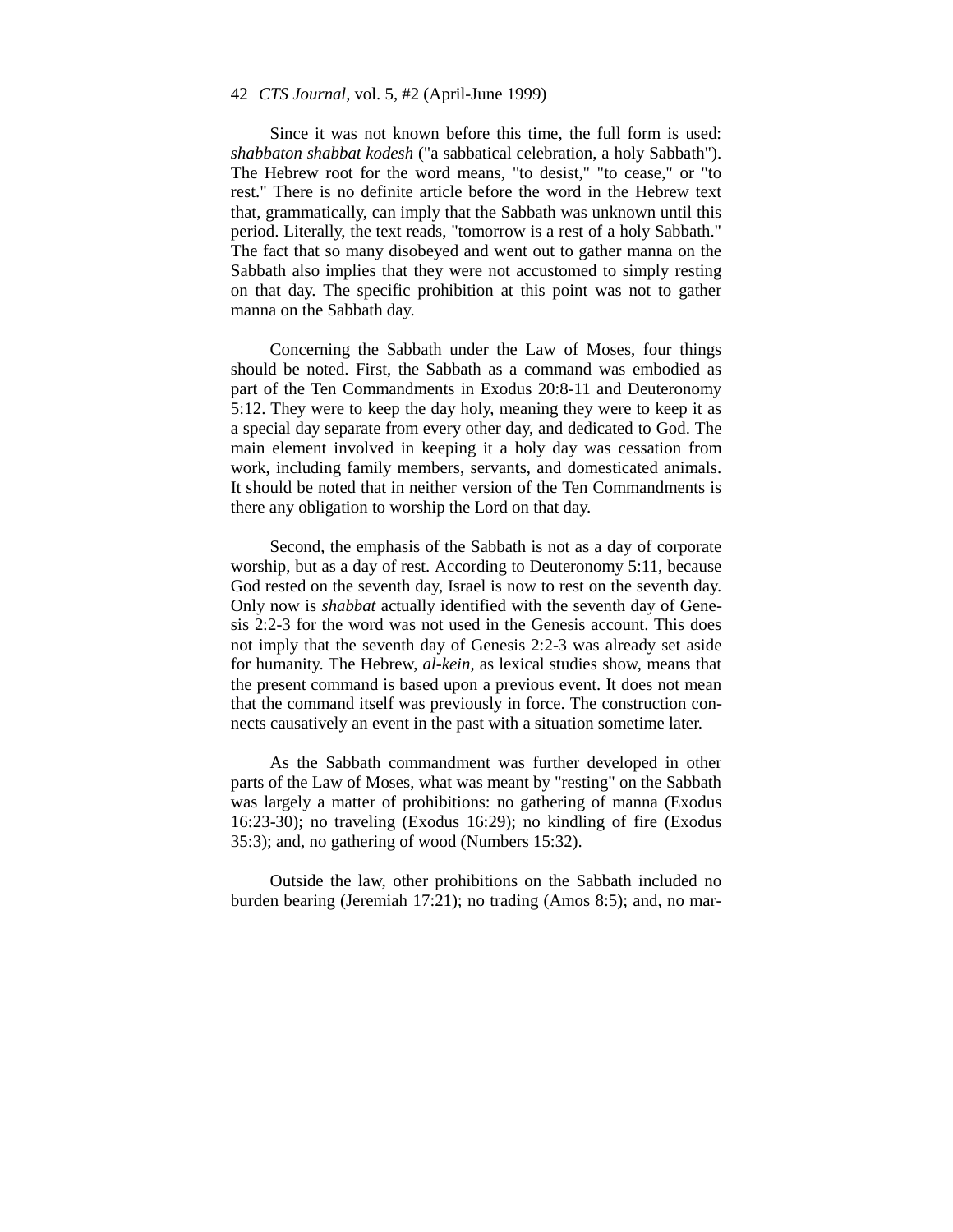keting (Nehemiah 10:31; 13:15, 19). Nothing was said about corporate worship. In the Law of Moses, the Sabbath was a day of rest and cessation, not a day of corporate worship. The Sabbath synagogue services found in the New Testament originated with the Babylonian Captivity, not with the Law of Moses.

While it was not a day of total inactivity, it was to be a day of rest and refreshment from the regular work of the other six days. While the rest itself may have been an act of worship, corporate worship on the Sabbath was not a factor in the Old Testament.

In connection with the Sabbath, the phrase a holy convocation is often found, which is sometimes used as the basis for teaching that the Sabbath was a day of corporate worship for all. However, this phrase is used only in conjunction with the priesthood and sacrifices. The corporate connotation is for the priests only and the place of this corporate worship is in the Tabernacle or Temple and for the purpose of sacrifices. Since only the priesthood could do the work of sacrificing, the holy convocation only applied to them. The phrase is found a total of 19 times, all in three books of Moses: Exodus, Leviticus, and Numbers. Eleven of the 19 are found in one chapter: Leviticus 23. Six others are found in the two chapters of Numbers 28-29.

In all cases, the phrase holy convocation refers to a convocation of priests for performing special sacrifices and the Sabbath was one of those occasions. It was not a time of corporate worship for all Israel. So the one passage used to try to substantiate corporate worship on the Sabbath (Leviticus 23:3), which refers to the Sabbath as a holy convocation, has to do with priestly corporate sacrifices. While it has relevance to family gatherings, these were not corporate acts of worship.

Even Leviticus 23:3 states concerning the Sabbath, *it is a Sabbath unto Jehovah in all your dwellings*. Again, the emphasis has to do with staying at home (Exodus 16:29) and resting as a family, rather than getting together in corporate worship. The expression holy convocation emphasized that on such occasions the priests were to offer special sacrifices.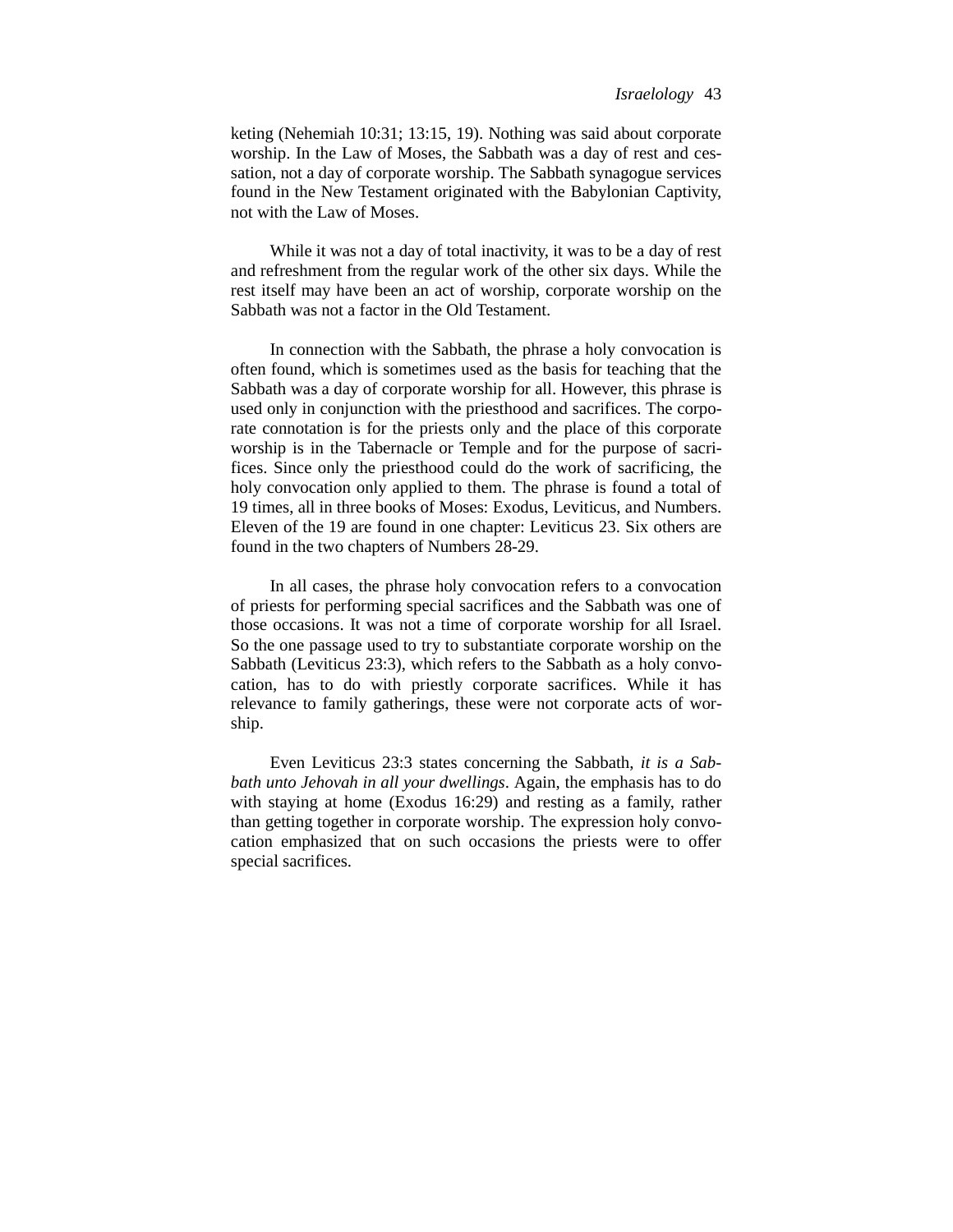In reality, the Mosaic Law mandated corporate worship only on three occasions (Passover, Weeks, and Tabernacles), when they were to migrate to wherever the Tabernacle, and later the Temple, stood (Shiloh, then Jerusalem). Corporate worship by non-Levites was mandated only three times a year, but not on a weekly Sabbath. This would have been physically impossible in light of the time it took to journey during biblical times. The penalty for profaning the Sabbath was death, and to profane the Sabbath was to consider it like any other day. Therefore, on the Sabbath they were to do no labor and they were to stay home and rest (Exodus 16:29).

Third, the Sabbath was a sign of the Mosaic Covenant (Exodus 31:12-17). According to this passage, then, the Sabbath in relationship to Israel is a memorial of creation and a sign of Israel's covenantal relationship that began at Mount Sinai.

The Sabbath was also a sign that God brought Israel out of the land of Egypt, a sign of the Exodus (Deuteronomy 5:12-15). It is this same point that Ezekiel emphasizes (Ezekiel 20:12, 20). Both verses from Ezekiel are in a context of rehearsing God's deliverance of Israel from Egypt. In Ezekiel, the Sabbath is still a sign of Israel's setting apart, a memorial of the Exodus, and a sign that Jehovah is Israel's God.

Because the Sabbath was a sign of the Mosaic Covenant, just as circumcision was a sign of the Abrahamic Covenant, it is obvious that the Sabbath can only be related to Israel, since only Israel was set apart at Sinai and only Israel has been delivered from the land of Egypt. In the context of the Mosaic Law, the Sabbath and the reasons for the Sabbath can only be related to the Jewish nation. The reasons given for Sabbath observance in the Law of Moses then included a memorial of creation, a memorial of the Exodus, a sign of Israel's sanctification or setting apart as a nation, and a sign of the Mosaic Covenant. No one single event is given as the subject of its observance, but several. Because the Sabbath is a sign of the Mosaic Covenant, it is in force for the duration of the covenant. If there is a time when the covenant ends, the sign would no longer be obligatory. This issue will be dealt with later.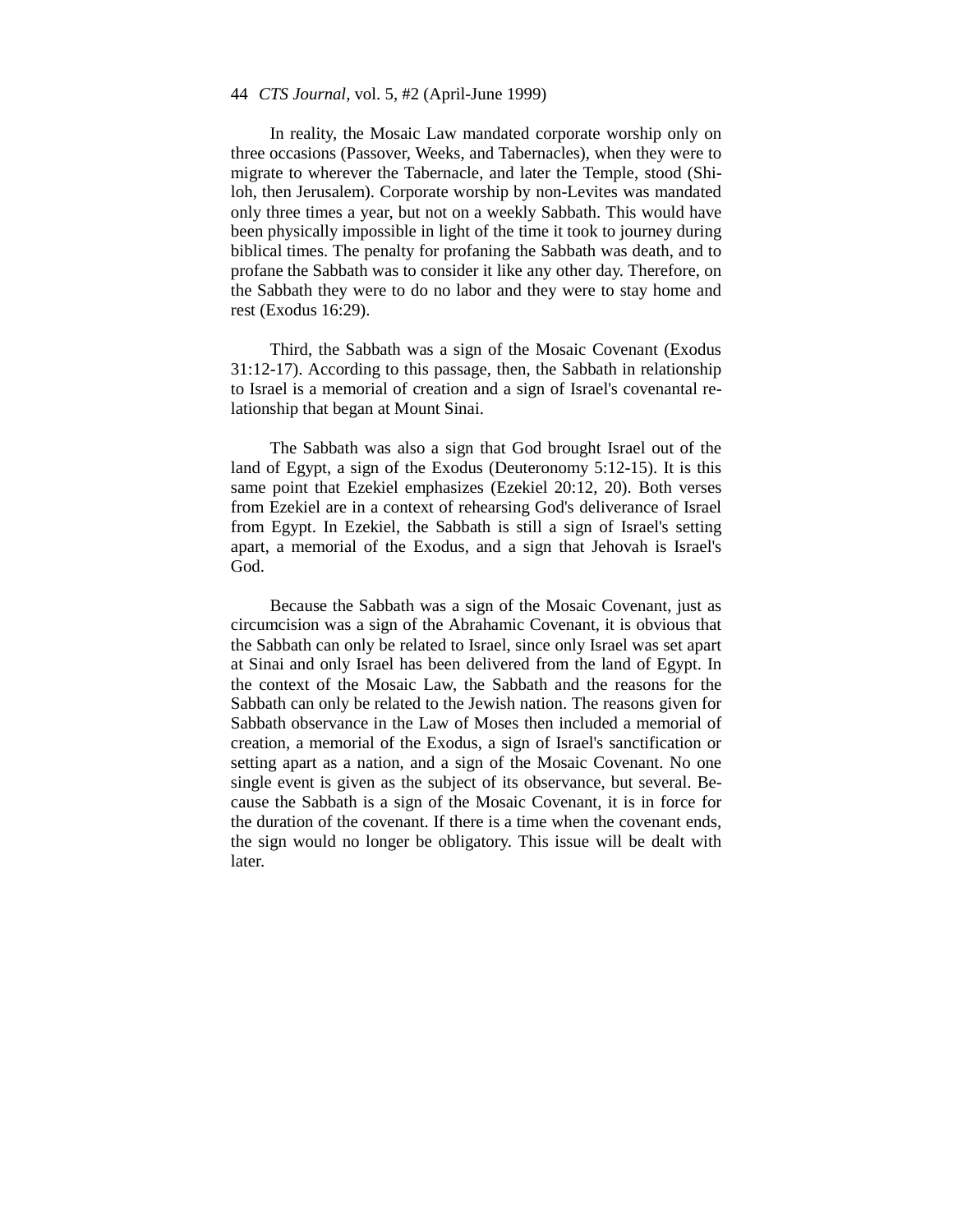Fourth, there were special ceremonial aspects to the observance of the Sabbath. Besides setting the day apart as a day of rest and a holy convocation in their dwellings, other commandments included the putting out of new showbread (Leviticus 24:8) and doubling the daily sacrifices (Numbers 28:9).

# The Remnant of Israel

The doctrine of the remnant means that, within the Jewish nation as a whole, there are always some who believe and all those who believe among Israel comprise the Remnant of Israel. The remnant at any point of history may be large or small but there is never a time when it is non-existent. Only believers comprise the remnant, but not all believers are part of the remnant for the remnant is a Jewish remnant and is, therefore, comprised of Jewish believers.

Furthermore, the remnant is always part of the nation as a whole and not detached from the nation as a separate entity. The remnant is distinct, but distinct within the nation.

The concept of the Remnant of Israel was true from the very beginning of Israel's history as they began to multiply. As a doctrine, the theology of the remnant begins with the prophets and the development of the doctrine continues through the New Testament. The historical event that gave rise to the doctrine involves Elijah the prophet's encounter with God at Mount Sinai. During this encounter, God declared that Elijah was not the only one left who was faithful, for God had seven thousand others. These seven thousand were the remnant of that day, quite small compared to the nation as a whole. It was with this historical remnant of the seven thousand of Elijah's day that the doctrine of the Remnant of Israel began.

It is Isaiah the prophet who put the remnant concept into theological terms. It is mostly found in the unit comprising chapters 7-12 and called "The Book of Immanuel" since, in the Hebrew text, that name is found three times (Isaiah 7:14; 8:8, 10). Isaiah (8:5-8) points out that the non-remnant tends to put its trust in that which is noisy (the Assyrian Army), but the remnant has a quiet confidence in the God of Israel and the One to come, Immanuel. Ultimately the noise will de-